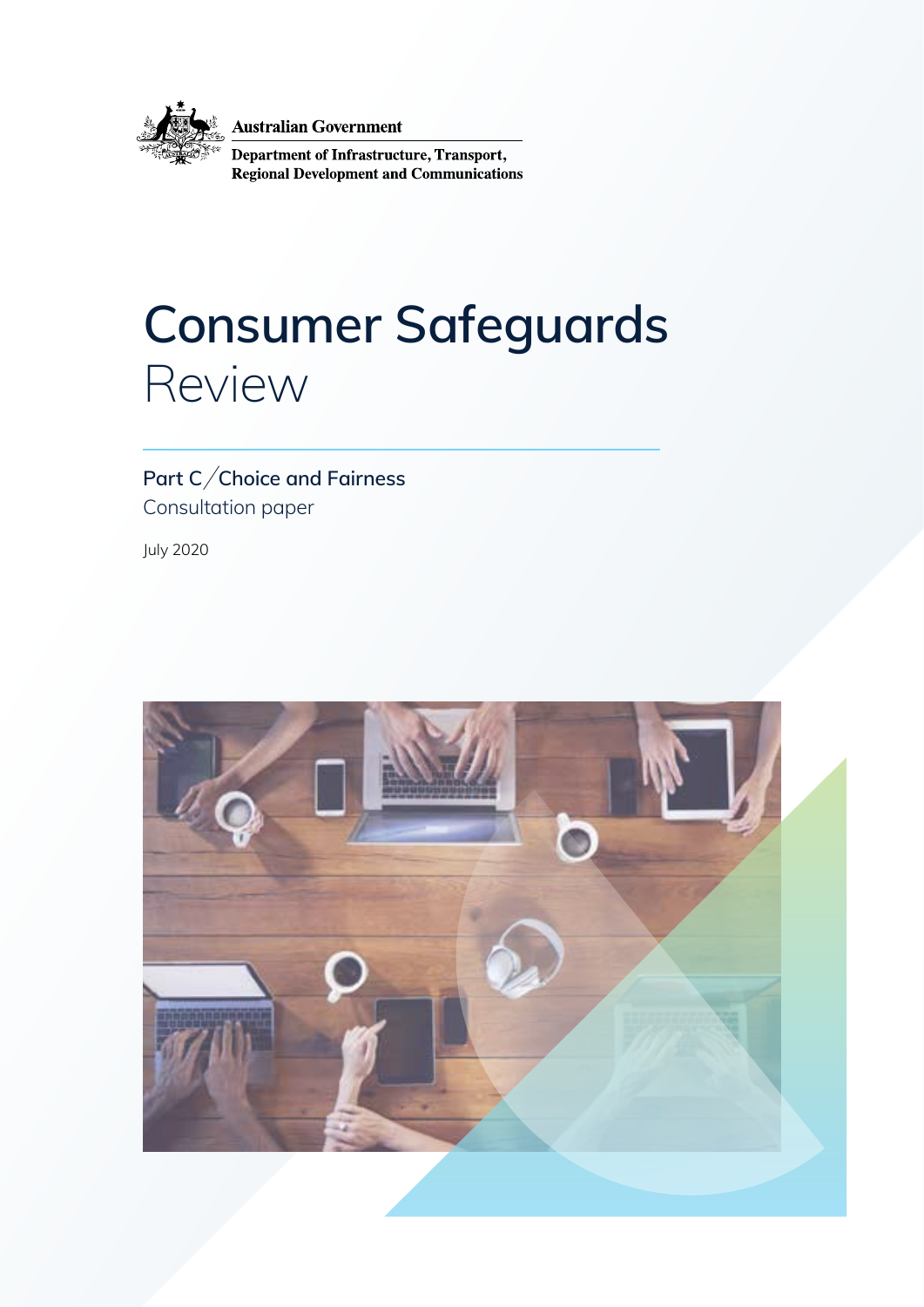© Commonwealth of Australia 2020 July 2020 / INFRASTRUCTURE

#### **Ownership of intellectual property rights in this publication**

Unless otherwise noted, copyright (and any other intellectual property rights, if any) in this publication is owned by the Commonwealth of Australia (referred to below as the Commonwealth).

#### **Disclaimer**

The material contained in this publication is made available on the understanding that the Commonwealth is not providing professional advice, and that users exercise their own skill and care with respect to its use, and seek independent advice if necessary.

The Commonwealth makes no representations or warranties as to the contents or accuracy of the information contained in this publication. To the extent permitted by law, the Commonwealth disclaims liability to any person or organisation in respect of anything done, or omitted to be done, in reliance upon information contained in this publication.

#### **Creative Commons licence**



With the exception of

- a) the Coat of Arms;
- b) the Department of Infrastructure, Transport, Regional Development and Communications (the Department) photos and graphics; and
- c) (OTHER),

copyright in this publication is licensed under a Creative Commons Attribution 4.0 Australia Licence.

Creative Commons Attribution 4.0 Australia Licence is a standard form licence agreement that allows you to copy, communicate and adapt this publication provided that you attribute the work to the Commonwealth and abide by the other licence terms.

Further information on the licence terms is available from [https://creativecommons.org/licenses/by/4.0/.](https://creativecommons.org/licenses/by/4.0/) This publication should be attributed in the following way: © Commonwealth of Australia 2020.

#### **Use of the Coat of Arms**

The Department of the Prime Minister and Cabinet sets the terms under which the Coat of Arms is used. Please refer to the Commonwealth Coat of Arms— Information and Guidelines publication available at [www.pmc.gov.au.](http://www.pmc.gov.au)

#### **Contact us**

This publication is available in hard copy or PDF format. All other rights are reserved, including in relation to any Departmental logos or trade marks which may exist.

For enquiries regarding the licence and any use of this publication, please contact:

- > **Director—Publishing and Communications Communication Branch** Department of Infrastructure, Transport, Regional Development and Communications GPO Box 594 Canberra ACT 2601 Australia
- > Email: [publishing@communications.gov.au](mailto:publishing@communications.gov.au)

#### **Websites**

- > [www.infrastructure.gov.au](http://www.infrastructure.gov.au)
- > [www.communications.gov.au](http://www.communications.gov.au)
- > [www.arts.gov.au.](http://www.arts.gov.au)

### **Contents**

#### **Current legislative and regulatory framework**

- 1. The changing communications environment.
- 2. Choice and fairness.
- 3. Legacy obligations for voice services
- 4. Digital inclusion and productivity

#### What changes are required?..

#### **Proposals for reform.**

| Introduction<br>1.<br>2.<br>3.<br>4.<br>What changes are required? <b>Constitution and the construction of the constant of the constant of the constant of the construction of the constant of the constant of the constant of the constant of the constant of the const</b> |                                                                                  | 5  |
|------------------------------------------------------------------------------------------------------------------------------------------------------------------------------------------------------------------------------------------------------------------------------|----------------------------------------------------------------------------------|----|
|                                                                                                                                                                                                                                                                              |                                                                                  |    |
|                                                                                                                                                                                                                                                                              |                                                                                  |    |
|                                                                                                                                                                                                                                                                              |                                                                                  | 18 |
|                                                                                                                                                                                                                                                                              |                                                                                  | 20 |
|                                                                                                                                                                                                                                                                              |                                                                                  | 23 |
|                                                                                                                                                                                                                                                                              |                                                                                  | 23 |
|                                                                                                                                                                                                                                                                              |                                                                                  | 25 |
|                                                                                                                                                                                                                                                                              |                                                                                  | 28 |
|                                                                                                                                                                                                                                                                              |                                                                                  | 28 |
|                                                                                                                                                                                                                                                                              |                                                                                  |    |
|                                                                                                                                                                                                                                                                              |                                                                                  | 30 |
|                                                                                                                                                                                                                                                                              |                                                                                  |    |
|                                                                                                                                                                                                                                                                              |                                                                                  | 32 |
|                                                                                                                                                                                                                                                                              |                                                                                  | 33 |
|                                                                                                                                                                                                                                                                              |                                                                                  |    |
|                                                                                                                                                                                                                                                                              |                                                                                  | 34 |
|                                                                                                                                                                                                                                                                              | Appendix C—Analysis of the ongoing importance of legacy obligations………………………………… | 36 |

|    | 34 |
|----|----|
|    | 34 |
|    | 34 |
| 35 |    |
|    |    |
|    | 37 |
|    |    |

| 28 |
|----|
| つの |
| RU |
|    |
| コつ |

#### Appendix A-Terms of Reference

### **Tables / images**

Table 1: TIO Complaints 2012-13 to 2018-19. **Table 2:** Top 7 TIO complaint issues 2012–13 to 2016 Table 3: Top TIO complaint issues 2017-18 Table 4: Top TIO complaint issues 2018-19 Table 4a: Legacy obligations of ongoing importance Table 4b: Legacy obligations of diminishing importal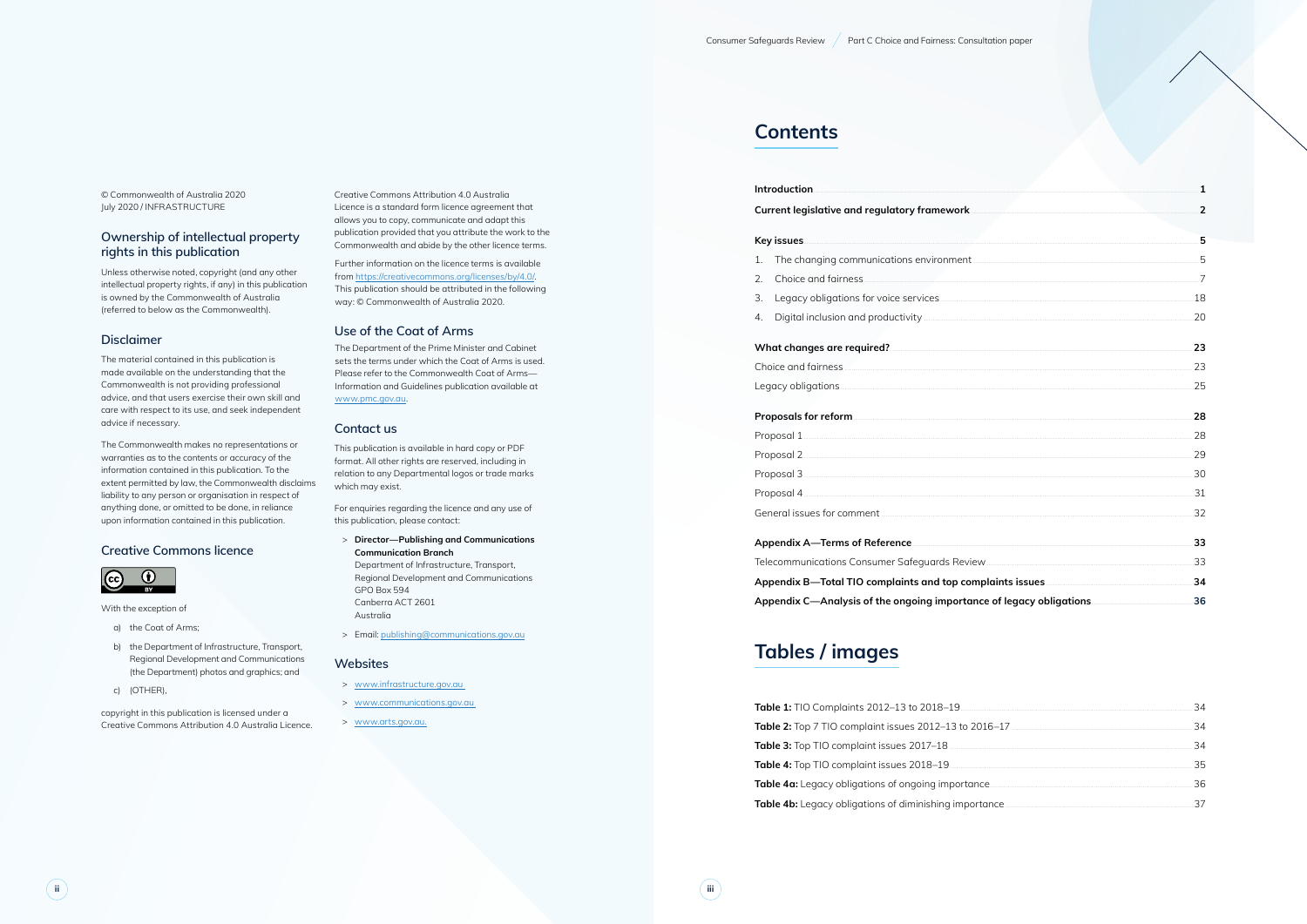The Consumer Safeguards Review (the Review) is examining what consumer safeguards are required for a changing communications environment, with a focus on the post-2020 environment – one in which the large scale roll-out of the National Broadband Network (NBN) will be complete and the vast majority of premises will have migrated to an NBN service. Part A of the Review has considered complaints handling and redress and Part B has considered service reliability, including existing obligations for service connection and fault repair. Terms of Reference for the Review are at Appendix A.

**1**

## **Introduction**

As consumers, we are increasingly reliant on communications services. They are essential to the way in which we live, much like utilities such as water and electricity. We think voice and internet services should be easy to connect and reliable. We want to make informed choices about services and providers, and be treated fairly.

The telecommunications market has delivered for consumers by providing a wide variety of products and services at generally affordable prices. 1 However, there are areas where commercial incentives may be weaker (for example, in delivering a high standard of customer service or meeting the needs of those experiencing financial hardship) or where there are limits to the market mechanism (for example, in addressing barriers to digital inclusion). We are interested in understanding what aspects of choice and fairness might not be adequately addressed by the market in the post-2020 environment. In connection with this, we are considering what changes could be made to regulatory arrangements to improve the way rules are made, the content of those rules, and how they are enforced. We would like to see a framework that provides adequate choice and fairness, without imposing an unnecessary burden on industry or impact on the market.

This analysis requires us to consider the changes that are already occurring in the market (including market offerings), the relationship between providers and their customers, and the effectiveness of existing regulatory arrangements intended to protect consumers. Of course, we must understand where we are, and where we're headed, to work out whether changes are required. This paper follows that logic by first assessing the status quo, before making proposals about future needs.

This Part C paper is set out in four parts:

- 1. Current legislative and regulatory framework
- 2. Key issues
- 3. What changes are required?
- 4. Proposals for reform

Through these four parts, the paper:

- 1. Considers what choice and fairness looks like in a changing communications environment and how they can best be delivered (including the role of selfregulation<sup>2</sup> and direct regulation).
- 2. Tests the ongoing relevance of some specific legacy obligations, particularly those that apply to legacy voice services, and whether these could be phased-out, as the majority of fixed line services move to the NBN.
- 3. Briefly canvases the importance of digital inclusion and productivity to choice and fairness, and asks whether the requirement on Telstra to promote low income measures is a necessary and effective way of supporting the connectivity of Australians on low incomes.

## **Consumer Safeguards Review**

The Consumer Safeguards Review (Terms of Reference at Appendix A) is being conducted in three parts and is making recommendations on the consumer safeguards required so consumers:

> can access an effective complaints handling and redress scheme that provides transparency, and holds telecommunications providers accountable for their performance (Part A)

> have reliable telecommunications

services, including reasonable timeframes

- for connections, fault repairs and appointments (Part B)
- > are able to make informed choices and are treated fairly by their provider in areas such as customer service, contracts, billing, credit/debt management and switching providers (Part C)

This consultation paper seeks your views on proposals for reform regarding choice and fairness in the retail relationship between customers and their provider (Part C).

### **Have your say**

The Government welcomes submissions from individuals, businesses, peak bodies and other interested parties on the matters set out in this consultation paper and the proposals for reform.

Submissions will be accepted until **close of business Thursday 24 September 2020** via:

#### **Email:** c[onsumersafeguardsreview@](mailto:consumersafeguardsreview@communications.gov.au) [communications.gov.au](mailto:consumersafeguardsreview@communications.gov.au) or

**Post:** Consumer Safeguards Review Department of Infrastructure, Transport, Regional Development and Communications GPO Box 2154 CANBERRA ACT 2601

Personal information such as your name and contact details will be collected by the Department through this consultation process when it is contained in submissions (including submissions in the form of an email or letter). Submissions will be used for the purpose of conducting the Consumer Safeguards Review.

All submissions will be published on the Department's website unless a need for confidentiality is indicated to the Department in writing at the time of submission. The names of individuals who submit will be published with their submission unless a request for anonymity is made in writing with the submission. It is not our practice to publish contact details or other personal information contained in submissions and, if included by submitters, this will be redacted prior to publication.

Your name, contact details and other personal information will not be provided to any other person or organisation unless it is required for the purposes of the Consumer Safeguards Review or by law, or we seek, and you give us, your permission to do so.

The Department's [Privacy Policy](https://www.communications.gov.au/documents/australian-privacy-principles-privacy-policy) contains information about privacy obligations, as well as complaint handling processes and how to access and/or seek correction of personal information held by the Department. If you wish to correct personal information in relation to your submission to this consultation process, please email [consumersafeguardsreview@](mailto:consumersafeguardsreview@communications.gov.au) [communications.gov.au](mailto:consumersafeguardsreview@communications.gov.au) .

[www.communications.gov.au/departmental-news/](http://www.communications.gov.au/departmental-news/communications-affordability-continues-improve) [communications-affordability-continues-improve](http://www.communications.gov.au/departmental-news/communications-affordability-continues-improve)

This paper uses the term 'self-regulation' in place of 'co-regulation' to reflect the terminology in the Tel Act. Co-regulation is where industry develops its own codes with legislative backing. Australia's system of industry codes can be categorised as co-regulation because the system is authorised through legislation.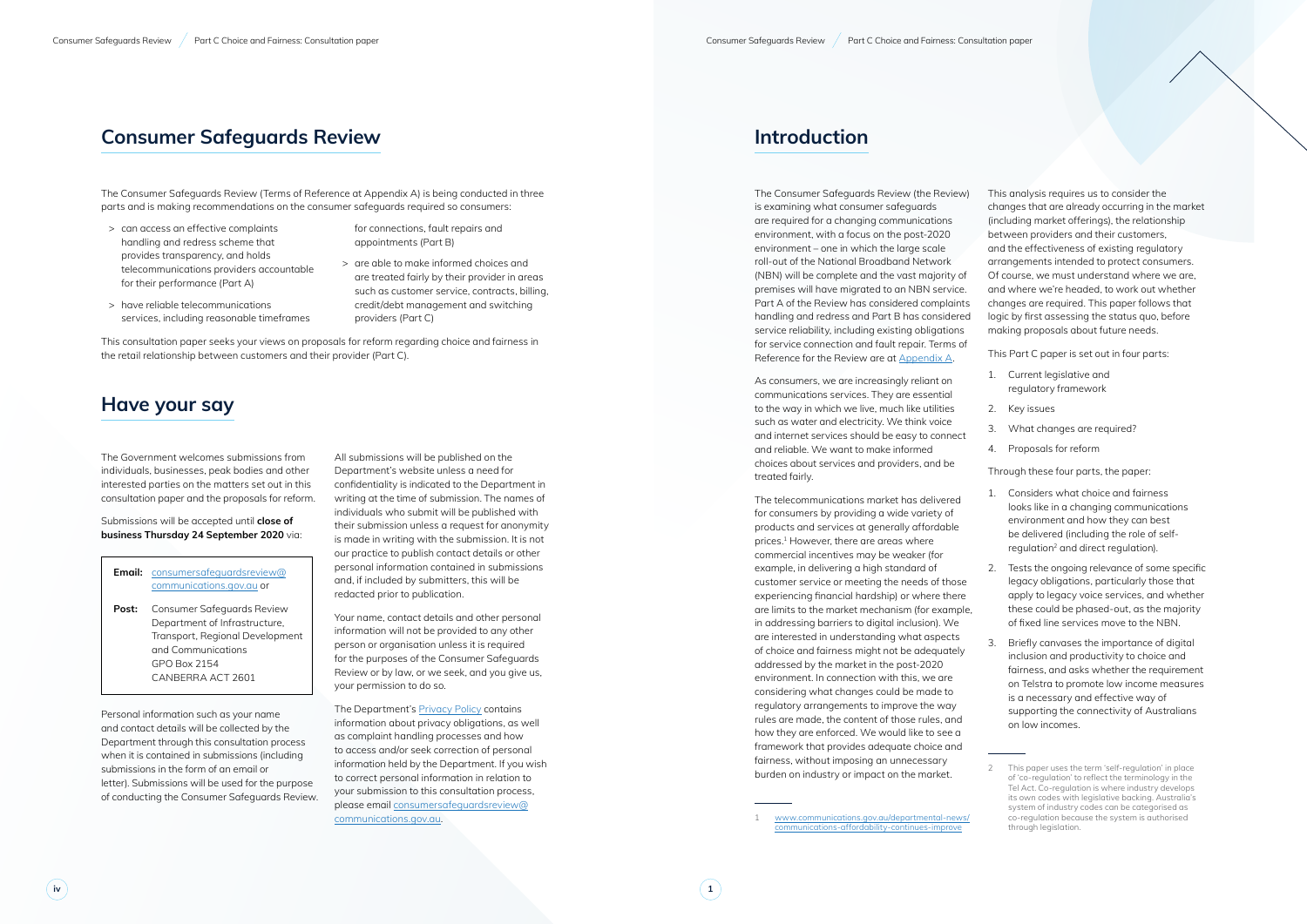## **Current legislative and regulatory framework**

The sale and provision of communications services is covered by laws of general application such as the Australian Consumer Law (ACL). The ACL is administered and enforced jointly by the Australian Competition and Consumer Commission (ACCC) and the state and territory consumer protection agencies, with involvement of the Australian Securities and Investments Commission (ASIC) on relevant matters. Telecommunications sector-specific rules are contained in legislation, including:

- > The Telecommunications Act 1997 (Tel Act); and
- > The Telecommunications (Consumer Protection and Service Standards) Act 1999 (TCPSS Act)

Legislative instruments (such as service provider determinations and industry standards) also apply, as do registered industry codes. Telecommunications sector-specific rules are enforced by the communications regulator, the Australian Communications and Media Authority (ACMA). The 2016 Review of ACMA found that these tiered arrangements complement each other and enable consumer protections to be tailored to the communications industry, in a way that builds on core rights and obligations set out in the ACL.3

> The IMR Determination commenced on 1 July 2020, however, ACMA has decided to provide regulatory forbearance on new customer notification and expenditure caps until 31 December 2020 given the COVID-19 pandemic.

Legislative instruments made under the Tel Act, relevant to this paper, include:

> Increased from \$12,600 on 1 July 2020, in line with increases in Commonwealth penalty units set by the Crimes Act 2014.

- > Telecommunications Service Provider (Mobile Premium Services) Determinations No.1 and No.2 of 2010 (the MPS Determinations)
- > Telecommunications (International Mobile Roaming)4 Industry Standard 2013 (the IMR Standard), replaced by the Telecommunication Service Provider (International Mobile Roaming) Determination 2019 (the IMR Determination)
- > Telecommunications (Consumer Complaints Handling) Industry Standard 2018 (the Complaints Handling Standard)
- > Telecommunications (NBN Continuity of Service) Industry Standard 2018 (the NBN Service Continuity Standard)
- > Telecommunications (NBN Consumer Information) Industry Standard 2018 (the NBN Consumer Information Standard)
- > Telecommunications Service Provider (NBN Service Migration) Determination 2018 (the NBN Migration Determination)
- > Telecommunications (Mobile Number Pre-porting Additional Verification) Industry Standard 2020 (the Mobile Number Preporting Additional Verification Standard).

#### **Industry Standards**

ACMA can make standards that apply to participants in a section of the industry if:

- > directed by the Minister to do so (section 125AA of the Tel Act)
- > an ACMA request to develop an industry code is not complied with in a timely way (section 123); or
- > ACMA forms a view a code is deficient and issues have not been remedied by the industry (section 125).

Compliance with a standard is mandatory (section 128). If a provider breaches a standard ACMA can seek pecuniary penalties through the Federal Court (up to \$250,000 for each breach), or issue an infringement notice (up to \$13,3205 for each contravention) (Parts 31 and 31B).



#### **Service Provider Rules**

ACMA can make service provider rules under section 99 of the Tel Act that apply to carriage service providers – though is limited to matters specified in the Telecommunications Regulations 2001. As a result of the Telecommunications Legislation Amendment (Competition and Consumer) Act 2020, new subsection 99(1A) of the Tel Act enables the Minister to make a service provider determination – the Minister's determinations prevail over ACMA's determinations to the extent they are inconsistent (new subsection 99(6) of the Tel Act). Compliance with service provider determinations is also mandatory (section 101) and ACMA can seek pecuniary penalties up to \$10 million for each breach, and in some limited circumstances issue infringement notices (Parts 31 and 31B).

Review of the Australian Communications and [Media Authority: Final report](https://www.communications.gov.au/what-we-do/television/media/acma-review/acma-review-final-report), October 2016, p.50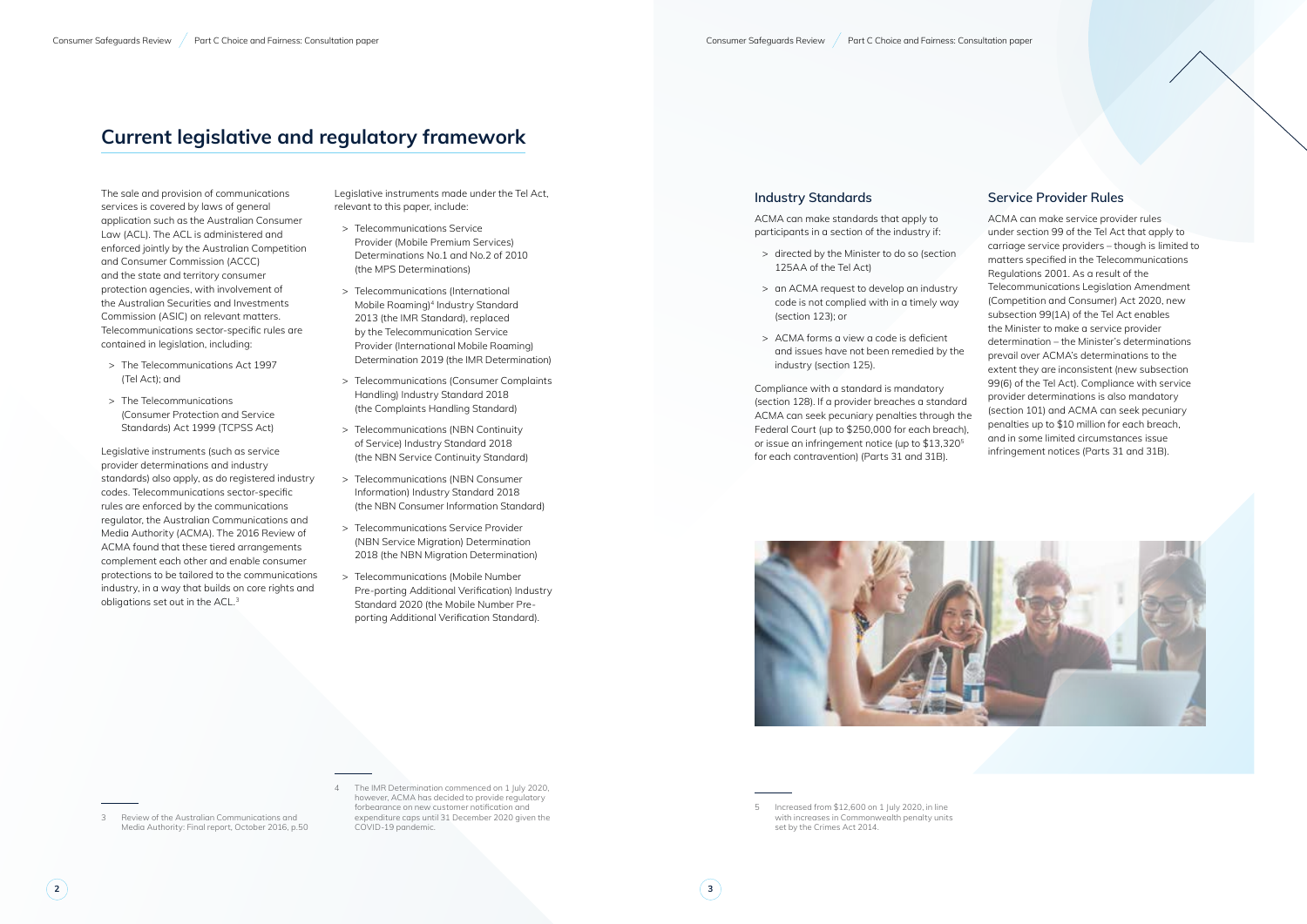### **Industry Codes**

Industry codes are developed by the industry body, Communications Alliance, and registered and enforced by ACMA under Part 6 of the Tel Act. The most relevant industry code to Part C of the Review is the Telecommunications Consumer Protections Code (TCP Code) which sets out consumer protections in the areas of advertising, sales, contracts, customer service, billing, credit and debt management, financial hardship and transferring providers.

If an industry participant contravenes a direction to comply with a code, ACMA can seek pecuniary penalties through the Federal Court (up to \$250,000 for each breach) or issue an infringement notice (up to \$13,320 6 for each contravention) (sections 121, Parts 31 and 31B). In effect, a provider must contravene an industry code and a subsequent direction to comply from ACMA before running the risk of a penalty for non-compliance.<br>
Fraceased from \$12,600 on 1 July 2020, in line

Section 106 of the Tel Act describes compliance with industry codes as 'voluntary'. If ACMA is satisfied that an industry participant has contravened a registered code, it may:

- > direct that industry participant to comply with some or all of the code's provisions (section 121); or
- > issue that industry participant with a formal warning (section 122).

8 Telecommunications Industry Ombudsman Terms of Reference, As approved by the Board on 12 [November 2019,](https://www.tio.com.au/sites/default/files/2020-03/TIO%20TERMS%20OF%20REFERENCE_FINAL%2012%20November%202019.pdf) p.9

TCP Code compliance and monitoring is also undertaken by the industry's compliance body, Communications Compliance. It is responsible for undertaking education, investigation and audit activities, primarily informed by the provider annual compliance attestation lodgement process. It may seek information from a provider, direct a provider to comply with one or more code obligations where there is evidence of non-compliance and make referrals of non-compliance to ACMA. 7

### **The TIO**

According to the ACCC's Internet activity report for December 2019, data consumption for NBN retail services increased by 17 per cent in the three months to December 2019 compared to the June 2019 reporting period – an average consumption of 277GB per service per month.12 At June 2019, 51 per cent of adults in Australia had a mobile phone and no fixed-line phone at home.13 Use of over-the-top (OTT) applications for voice and messaging (like Skype and WhatsApp) is also increasingly prevalent. At May 2019, 67 per cent of Australian internet users had used an app to communicate via messages, voice or video calls in the last six months.<sup>14</sup>

The Telecommunications Industry Ombudsman (TIO) can handle escalated complaints from consumers on a broad range of issues, including matters governed by the TCP Code and other consumer safeguards. It can make decisions that require providers to take actions up to the value of \$50,000 and non-binding recommendations up to \$100,000. 8 It may also refer systemic issues to ACMA or the ACCC, and has recently commenced publishing systemic issues reports based on the trends it is seeing in complaints. This is consistent with the strengthened partnerships between the TIO and other key elements of the consumer protection framework, as envisaged by the

There has also been innovation and change in the market offerings of providers, with the trend generally being towards simpler pricing structures and more inclusions. Bundled voice and broadband services, and flat rate voice plans with unlimited local and national calls, have become the norm. Data is a key determinant for pricing of retail services, with voice often included as an add-on. Many fixed line broadband plans in the market now offer unlimited data (57 per cent of plans in 2018– 19)15, and in 2018–19 the most popular NBN speed tier was the 50/20 Mbps tier (which the ACCC considers is likely a response to NBN Co's wholesale pricing changes which made the 50 Mbps speed tier more attractive).<sup>16</sup> According to the ACCC, the price of fixed broadband services declined by 2.3 per cent over the five years to 2018–19, mobile phone services by 7.5 per cent and mobile broadband by 9.6 per cent.<sup>17</sup>

recommendations in Part A of the Review. 7 Telecommunications Consumer Protections Code [C628:2019,](https://www.commsalliance.com.au/__data/assets/pdf_file/0011/64784/TCP-C628_2019.pdf) Appendix 1

### **Key issues**

#### **1. The changing communications environment**

Over the past 25 years, communications markets, technology and consumer use of telecommunications services have changed dramatically. The sector has moved from being dominated by a Government-owned, vertically integrated, monopoly provider (Telstra), to one where NBN Co (a wholesale only provider) offers high speed broadband connectivity to the majority of Australian premises, and many retail service providers compete to sell NBN services. Telstra's copper network, originally designed primarily to deliver voice services, is being largely replaced with a network that pushes fibre closer to the customer's premises and is designed primarily to deliver broadband services (with voice a component of the data carried by the network). We note the 'copper continuity obligation' requires Telstra to maintain services on the legacy copper network to customers outside the NBN fixed line footprint.

Technological change and innovation have impacted the type of services consumers use – consumers have embraced broadband (fixed and mobile) and are increasingly giving up their fixed line voice services. 91 per cent of Australian adults retained an internet connection in their home in the six months prior to May 2019 (with 88.4 per cent of data downloaded via fixed networks), 9 and 87 per cent of Australian adults had accessed the internet through their mobile device.<sup>10</sup> Consumer data consumption tripled between 2015 and 2019, driven primarily by consumption of video content.11

- 9 [ACMA Communications Report 2018–19,](https://www.acma.gov.au/sites/default/files/2020-02/Communications%20report%202018-19.pdf) p.1
- 10 [ACMA Communications Report 2018–19,](https://www.acma.gov.au/sites/default/files/2020-02/Communications%20report%202018-19.pdf) p.6
- 11 [ACMA Communications Report 2018-19,](https://www.acma.gov.au/sites/default/files/2020-04/Communications%20report%202018-19.pdf) p.11

with increases in Commonwealth penalty units set by the Crimes Act 2014.

<sup>12</sup> [ACCC Internet activity report, December 2019](https://www.accc.gov.au/system/files/Internet%20Activity%20Report%20%28December%202019%29.pdf) (published April 2020), p.4

<sup>13</sup> [www.acma.gov.au/publications/2019-10/](http://www.acma.gov.au/publications/2019-10/report/mobile-only-australia-living-without-fixed-line-home) [report/mobile-only-australia-living-without-fixed](http://www.acma.gov.au/publications/2019-10/report/mobile-only-australia-living-without-fixed-line-home)[line-home](http://www.acma.gov.au/publications/2019-10/report/mobile-only-australia-living-without-fixed-line-home)

<sup>14</sup> [ACMA Communications Report 2018–19,](https://www.acma.gov.au/sites/default/files/2020-02/Communications%20report%202018-19.pdf) p.83

<sup>15</sup> [ACCC Communications Market Report 2018–19,](https://www.accc.gov.au/system/files/Communications%20Market%20Report%202018-19%20-%20December%202019_D07.pdf) p.2

<sup>16</sup> [ACCC Communications Market Report 2018–19,](https://www.accc.gov.au/system/files/Communications%20Market%20Report%202018-19%20-%20December%202019_D07.pdf) p.18

<sup>17</sup> [ACCC Communications Market Report 2018–19,](https://www.accc.gov.au/system/files/Communications%20Market%20Report%202018-19%20-%20December%202019_D07.pdf) p.2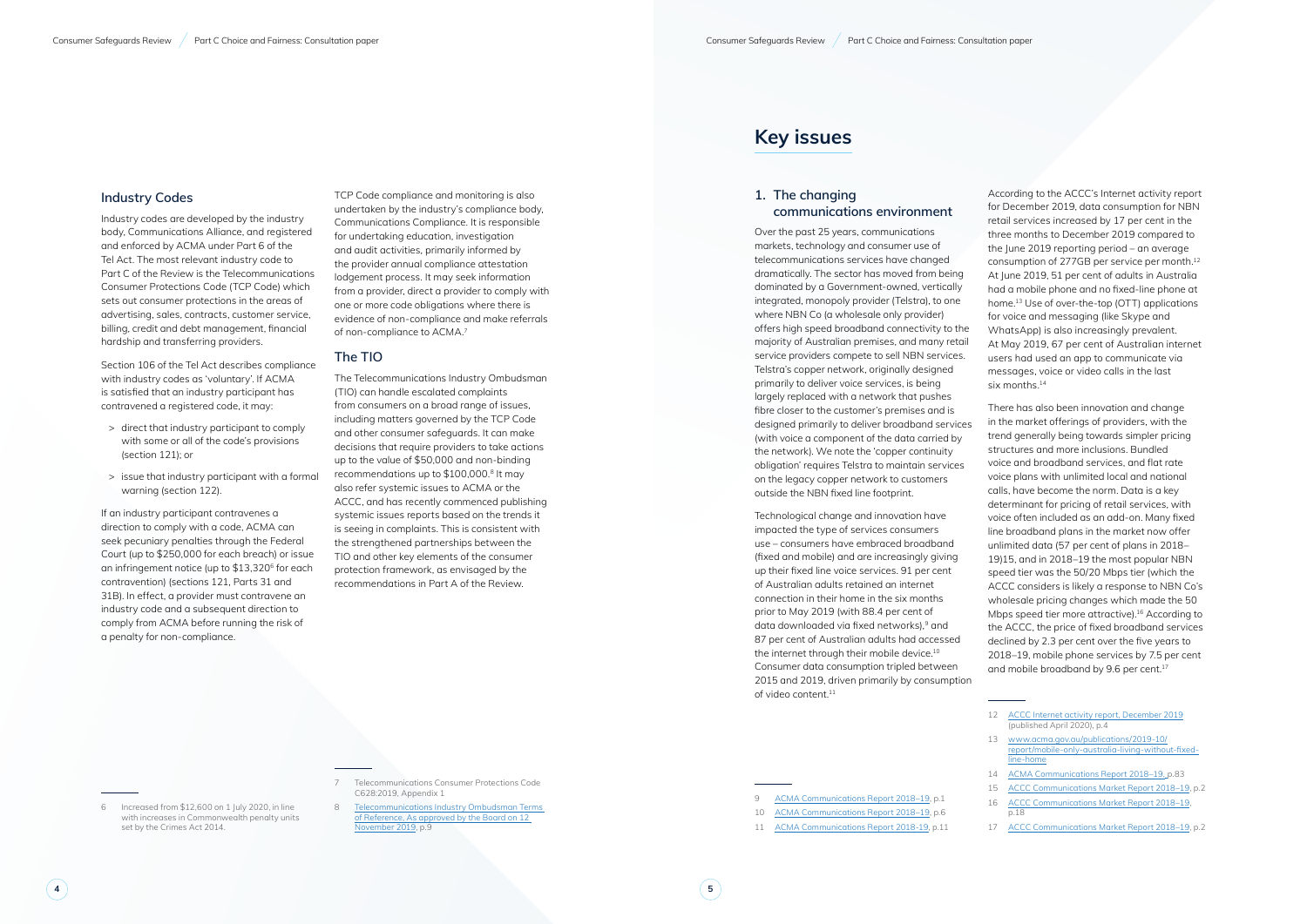Data allowances for mobile services have increased by 65 per cent since 2014–15, and by 118 per cent for mobile broadband.<sup>18</sup>

These changes are bringing many benefits to consumers, including greater service choice, real price reductions<sup>19</sup> and the broader social and economic benefits of connectivity. In the context of the COVID-19 pandemic, this connectivity has proven critically important – fostering commercial and social interaction, education, work and entertainment. However, the increasing array of market players and products may also create complexity for consumers that can be difficult to navigate. At the network level there is the NBN (fixed line, wireless or satellite depending on location) which will cover the majority of consumer premises. However, there are also non-NBN fixed line networks (e.g. localised fibre networks or Telstra's residual copper network in the NBN fixed wireless and satellite footprints), non-NBN wireless networks (generally smaller scale), mobile networks

(3G, 4G, 5G) or non-NBN satellite networks.

18 [ACCC Communications Market Report 2018–19,](https://www.accc.gov.au/system/files/Communications%20Market%20Report%202018-19%20-%20December%202019_D07.pdf) p.2

19 [ACCC Communications Market Report 2018–19,](https://www.accc.gov.au/system/files/Communications%20Market%20Report%202018-19%20-%20December%202019_D07.pdf) p.5

At the retail level, there is a wide range of voice (fixed line, mobile or VoIP/OTT) and broadband products and services available with differing pricing structures and inclusions, as well as bundling options that include devices and/or content services.

The multi-layered supply chain impacts on the likelihood of a seamless service experience and challenges the existing consumer protection paradigm. For example, NBN Co and a consumer's retail provider are separate businesses, though both impact on the consumer experience. A network provider and an OTT provider are similarly separate businesses, though both impact on consumer experience. Further, many current consumer safeguards either apply only to Telstra (reflecting the old market structure) or are designed for a voice service delivered over the copper network. They are not reflective of the new environment.

Customer service was the top or second top complaint issue reported to the TIO from 2012– 13 to 2015-16 (see Appendix B which shows the total number of new TIO complaints and top complaint issues for the financial years 2012–13 to 2018–19). In 2017–18 the TIO's reporting methodology changed, however, in both 2017–18 and 2018–19 customer service issues featured at or near the top of the list of top five consumer complaint issues. In 2017–18, 34.1 per cent of complaints had a customer service issue (no or delayed action by the provider), $22$  and in 2018–19 customer service (no or delayed action by the provider) was the top complaint issue for internet and landline service complaints and the second top issue for complaints about mobile services and multiple services.<sup>23</sup>

The rapidly changing and complex environment necessitates a consumer protection framework that is able to respond in a timely way to address emerging issues, without stifling beneficial innovation.



#### **2. Choice and fairness**

Choice and fairness are crucial for consumers dealing with communications providers, especially given the range of products and services available.

By 'choice' we mean that consumers need accurate, relevant and usable information about products and services so they can confidently choose those that meet their needs.

By 'fairness' we mean that consumers should be treated honestly and reasonably by their provider. This includes ethical selling practices, even-handed and easily understood contracts, accurate and timely billing, services that perform as described, and providers who respond promptly and effectively when a consumer experiences problems with the product or service, or financial hardship.

While market forces largely encourage choice and fairness, evidence suggests (see 'customer service and satisfaction') that rules are still required for the foreseeable future. Rules that support choice and fairness should be clear, effective, directly enforceable and actively enforced. They should not unnecessarily burden industry or interfere with the market.

This section of the paper considers three broad issues in relation to regulating choice and fairness in the relationship between customers (including small business) and their providers:

- > customer service and satisfaction, including as evidenced by complaints to the TIO and complaints made directly to providers
- > the way in which consumer protection rules are made under the regulatory framework; and
- > compliance with, and enforcement of, those consumer protection rules.

#### Customer service and satisfaction

According to the Roy Morgan Trust and Distrust Monitor, over the period April 2018 to March 2019, the telecommunications industry averaged the highest level of net distrust of all industries surveyed.20 The February 2018 Roy Morgan Net Trust Survey<sup>21</sup> also reported high consumer distrust of the telecommunications sector. The February 2018 survey findings identified good customer service as being the top driver of consumer trust, followed by honesty and ethical behaviour.

The volume of consumer complaints reported to the TIO has fluctuated over the years but has been consistently above 100,000 since 2006- 07. The highest complaint numbers (197,682) were reported in 2010–11.

<sup>22</sup> Telecommunications Industry Ombudsman Annual [Report 2017–18](https://www.tio.com.au/__data/assets/pdf_file/0006/257325/Telecommunications-Industry-Ombudsman-Annual-Report-2018.pdf), p.36

<sup>23</sup> Telecommunications Industry Ombudsman Annual [Report 2018–19](https://www.tio.com.au/sites/default/files/2019-09/TIO%20Annual%20Report%202018-19.pdf), p.16

<sup>20</sup> [Roy Morgan Net Trust Score monitor,](http://www.roymorgan.com/findings/8045-net-trust-score-monitor-july-2019-201907030638) 4 July 2019

<sup>21</sup> [Roy Morgan Net Trust Score,](http://www.roymorgan.com/findings/7521-roy-morgan-net-trust-score-nts-201802270643) 27 February 2018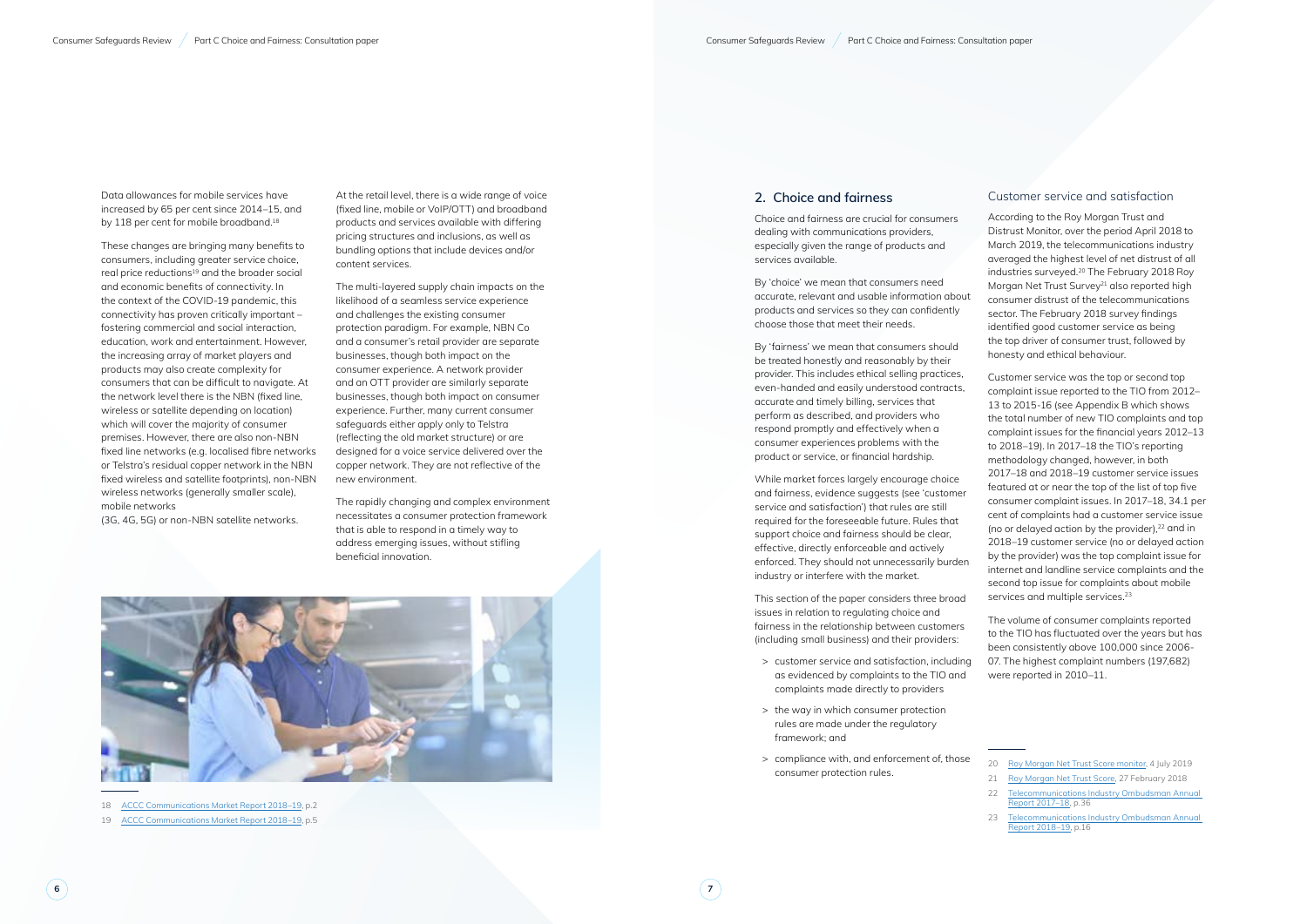Total complaints declined year-on-year from the 2010–11 peak<sup>24</sup> until 2015–16, but increased to 167,831<sup>25</sup> in 2017-18. The TIO's 2018-19 Annual Report showed a welcome decline in complaints by 21 per cent to 132,387.<sup>26</sup> The TIO's reporting for the first three quarters of 2019–20 shows complaints have remained relatively steady (a 13 per cent increase in Quarter 3 compared to Quarter 2, but remaining lower than Quarter 1), and a general downward trend in complaints numbers being observed since mid-2019.<sup>27</sup> This result may reflect action to improve the experience of consumers migrating to the NBN and better handling of complaints by industry following the recent focus of industry, ACMA and Government on these areas, but it is too soon to tell if the decline will be sustained.

- 24 Telecommunications Industry Ombudsman Annual [Report 2012–13,](https://www.tio.com.au/__data/assets/pdf_file/0018/141264/2013-AR.pdf) p.22
- 25 [Telecommunications Industry Ombudsman Annual](https://www.tio.com.au/__data/assets/pdf_file/0006/257325/Telecommunications-Industry-Ombudsman-Annual-Report-2018.pdf)  [Report 2017–18,](https://www.tio.com.au/__data/assets/pdf_file/0006/257325/Telecommunications-Industry-Ombudsman-Annual-Report-2018.pdf) p.14
- 26 [Telecommunications Industry Ombudsman Annual](https://www.tio.com.au/sites/default/files/2019-09/TIO%20Annual%20Report%202018-19.pdf)  [Report 2018–19](https://www.tio.com.au/sites/default/files/2019-09/TIO%20Annual%20Report%202018-19.pdf), p.10
- 27 Telecommunications Industry Ombudsman, [Quarterly Report, Quarter 3, Financial year 2020](https://www.tio.com.au/sites/default/files/2020-05/TIO%202019-20%20Q3%20Report_%28f%29.pdf), p.2
- 28 Telecommunications Complaints in Context, January – March 2020

ACMA commenced reporting on complaints made directly to providers under the Complaints Handling Standard (as opposed to those escalated to the TIO) in 2018-19.<sup>29</sup> ACMA's first annual report on complaints, covering 2018–19, found complaints numbers were steady before declining in the last quarter of the financial year.<sup>30</sup> The total number of complaints made to providers over the course of the financial year was 1.407 million, with the average number of complaints per 10,000 SIOs per quarter being 115.<sup>31</sup> Numbers look to be tracking down for 2019–20, with total complaints for the September and December quarters being 581,086.32 The number of complaints referred back to providers by the TIO has also declined over time, from a high of 10.9 per cent in the first quarter of 2018-19 to a low of 4.9 per cent in the December quarter 2019-20.<sup>33</sup>

The Communications Alliance 'Complaints in Context' report publishes TIO data for 12 providers by 10,000 services in operation (SIOs). The providers represented are the 10 providers that received the most complaints to the TIO in the previous financial year. The other providers may also volunteer to participate, and two currently do. The most recent report covers January – March 2020<sup>28</sup> and the average number of complaints for all 12 participants was 7.1 per 10,000 SIOs. Southern Phone had the highest number of complaints at 22.5 per 10,000 SIOs, followed by MyRepublic with 18.7. amaysim had the fewest proportion of complaints at less than one per 10,000 SIOs.

- 29 ACMA Telecommunications complaints handling 2018 to 2019. This report excludes data from Optus.
- 30 ACMA [Telecommunications complaints handling](https://www.acma.gov.au/publications/2019-10/report/telecommunications-complaints-handling-2018-2019)  [2018 to 2019,](https://www.acma.gov.au/publications/2019-10/report/telecommunications-complaints-handling-2018-2019) p.4 & 11
- 31 ACMA [Telecommunications complaints handling](https://www.acma.gov.au/publications/2019-10/report/telecommunications-complaints-handling-2018-2019)  [2018 to 2019,](https://www.acma.gov.au/publications/2019-10/report/telecommunications-complaints-handling-2018-2019) p.11
- 32 [www.acma.gov.au/publications/2020-03/](http://www.acma.gov.au/publications/2020-03/report/telco-complaints-handling-performance-september-and-december-2019) [report/telco-complaints-handling-performance](http://www.acma.gov.au/publications/2020-03/report/telco-complaints-handling-performance-september-and-december-2019)[september-and-december-2019](http://www.acma.gov.au/publications/2020-03/report/telco-complaints-handling-performance-september-and-december-2019)
- 33 ACMA [Telecommunications complaints handling](https://www.acma.gov.au/publications/2019-10/report/telecommunications-complaints-handling-2018-2019)  [2018 to 2019,](https://www.acma.gov.au/publications/2019-10/report/telecommunications-complaints-handling-2018-2019) p.12 and [www.acma.gov.au/](http://www.acma.gov.au/publications/2020-03/report/telco-complaints-handling-performance-september-and-december-2019) [publications/2020-03/report/telco-complaints](http://www.acma.gov.au/publications/2020-03/report/telco-complaints-handling-performance-september-and-december-2019)[handling-performance-september-and](http://www.acma.gov.au/publications/2020-03/report/telco-complaints-handling-performance-september-and-december-2019)[december-2019](http://www.acma.gov.au/publications/2020-03/report/telco-complaints-handling-performance-september-and-december-2019)

By comparison, in 2018-19 the total number of complaints received from QLD, NSW, ACT, SA and TAS energy (electricity and gas) consumers was 207,408, and 35,378 contacted an ombudsman when they were unable to resolve their complaint with their retailer. Victoria separately reported 119,160 complaints to providers,34 with 28,384 escalated to the Energy and Water Ombudsman Victoria.35 The lower complaint volumes in the energy sector may in part be explained by there being fewer customers/SIOs<sup>36</sup> – in 2018-19 there were approximately 7.141 million residential and small business customers in the energy sector,<sup>37</sup> compared to 30.289 million SIOs in the telco sector.<sup>38</sup>

While this suggests TIO complaint numbers are reasonable when considered against the number of SIOs, these do not reflect the much higher number of complaints made directly to providers as reported by ACMA (see below).

For the telco sector in 2018-19, the number of complaints made to providers compared with the number of SIOs results in a complaint rate of 4.6 per cent. $40$ 

In relation to the proportion of complaints, the Australian Energy Regulator and Victoria's Essential Services Commission indicated that 2.9 per cent of energy customers made a complaint in 2018-19.39

- 34 Essential Services Commission, [Victorian Energy](https://www.esc.vic.gov.au/sites/default/files/documents/VEMR%20annual%20report%202018-19_Final_20191205.pdf)  [Market Report 2018-19](https://www.esc.vic.gov.au/sites/default/files/documents/VEMR%20annual%20report%202018-19_Final_20191205.pdf), p.31
- 35 Energy and Water Ombudsman Victoria, [2019](https://www.ewov.com.au/reports/annual-report/201910)  [Annual Report Case Snapshot](https://www.ewov.com.au/reports/annual-report/201910) – the complaint figure this is a slight over estimate as complaint numbers for electricity and gas include enquiries
- 36 Noting that energy customers and telco SIOs are not the same but provide a reasonable basis for comparison based on the publicly available data.
- 37 [Annual retail markets report 2018-19,](https://www.aer.gov.au/system/files/AER%20Annual%20Retail%20Markets%20Report%202018-19_0.pdf) Australian Energy Regulator, p.11 & 49 – QLD, NSW, ACT, SA and TAS electricity customers only, report notes gas customers are excluded from calculations as almost all gas customers also have electricity
- 38 ACMA [Telecommunications complaints handling](https://www.acma.gov.au/publications/2019-10/report/telecommunications-complaints-handling-2018-2019)  [2018 to 2019](https://www.acma.gov.au/publications/2019-10/report/telecommunications-complaints-handling-2018-2019), p.2
- 39 [Annual retail markets report 2018-19,](https://www.aer.gov.au/system/files/AER%20Annual%20Retail%20Markets%20Report%202018-19_0.pdf) Australian Energy Regulator, p.13 & 47 and Essential Services Commission, [Victorian Energy Market Report 2018-](https://www.esc.vic.gov.au/sites/default/files/documents/VEMR%20annual%20report%202018-19_Final_20191205.pdf) [19,](https://www.esc.vic.gov.au/sites/default/files/documents/VEMR%20annual%20report%202018-19_Final_20191205.pdf) p.31

Relatively high complaint numbers, sustained levels of consumer dissatisfaction<sup>41</sup> with telecommunications providers, and the prevalence of customer service complaints as the most complained about service to the TIO, suggests that not all telco providers are consistently delivering42 on their customers' wants and expectations around choice and fairness. This detracts from the positive benefits that telecommunications are bringing to the community.

<sup>40</sup> Calculated using the total complaints to providers for the financial year on p.11 of ACMA's 2018-19 complaints handling report (i.e. 1,406,716), divided by the total number of services in operation for June 2019 on p.14 of ACMA's report (i.e. 30,288,723), multiplied by 100 to give a percentage

<sup>41</sup> Roy Morgan Research for Communications Alliance conducted quarterly since 2013 has shown a persistent level of dissatisfaction with customer service fluctuating between 14% and 21%. The most recent results from April 2020 found 17% of customers were either dissatisfied or very dissatisfied with overall customer service and 20% were neutral, figures for JJanuary 2020 and October 2019 were 17% negative/15% neutral and 18% negative/17% neutral respectively. The Australian Communications Consumer Action Network's report, [Can you hear me?](https://accan.org.au/our-work/research/1523-can-you-hear-me-ranking-the-customer-service-of-australia-s-phone-and-internet-companies), released in July 2018 found 18% of participants were negative about their customer service experience and 36% were neutral.

<sup>42</sup> The TIO deals with complaints that have not been able to be resolved directly between the consumer or small business and their provider.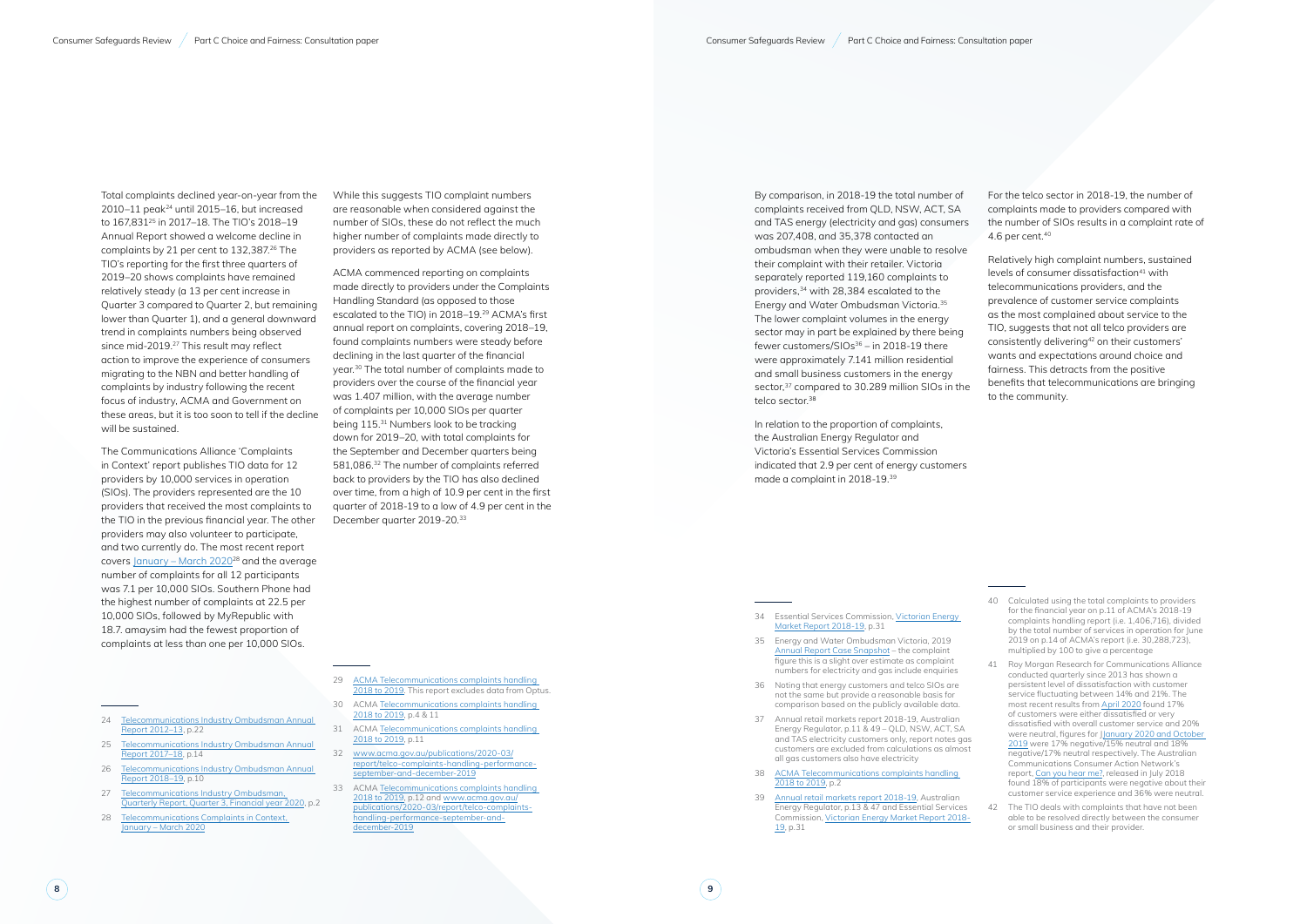#### Making consumer protection rules

Section 4 of the Tel Act records that Parliament intended for telecommunications to be regulated in a manner that promotes the greatest practicable use of industry self-regulation. However, this applies only to the extent that self-regulation does not compromise the effectiveness of regulation in achieving the objects of the Tel Act at section 3. These objects include:

- > promoting the long term interests of end users
- > promoting the availability of accessible and affordable carriage services that enhance the welfare of Australians; and
- > providing appropriate community safeguards in relation to telecommunications activities and to regulate adequately participants in sections of the telecommunications industry.
- > products and services are relatively homogenous<sup>45</sup>
- > there are a smaller number of market players;46 and
- > industry has high visibility of the problem and is willing to disclose information on performance in addressing the problem and can manage the problem themselves.<sup>47</sup>

The TCP Code, developed through the industryled code-making process, contains many of the telco specific rules governing choice and fairness in the consumer-provider retail relationship. The TCP Code is buttressed by direct regulation set out in industry standards and service provider determinations made by ACMA—covering specific issues such as international mobile roaming, the NBN migration process and complaints handling.

#### **Self-regulation**

The Department's May 2014 policy background paper, Regulating harms in the Australian communications sector.<sup>43</sup> noted that the communications market has changed significantly since self-regulation was established over 20 years ago – a larger number of providers, diverse products, new business models and changing consumer preferences. There is also now a much greater reliance on communications services. The paper concluded that there are questions as to whether selfregulation should be the default approach to dealing with regulatory harms.<sup>44</sup> This is because self-regulation tends to work best where:

- 43 [Regulating harms in the Australian communications](https://www.communications.gov.au/publications/regulating-harms-australian-communications-sector-policy-background-paper-no2)  [sector: Policy Background Paper No.2,](https://www.communications.gov.au/publications/regulating-harms-australian-communications-sector-policy-background-paper-no2) May 2014, p.14
- 44 [Regulating harms in the Australian communications](https://www.communications.gov.au/publications/regulating-harms-australian-communications-sector-policy-background-paper-no2)  [sector: Policy Background Paper No.2,](https://www.communications.gov.au/publications/regulating-harms-australian-communications-sector-policy-background-paper-no2) May 2014, p.14
- 45 [Optimal conditions for effective self- and co](https://www.acma.gov.au/sites/default/files/2019-08/Optimal%20conditions%20for%20self-%20and%20co-regulation%20Sep%202011%20pdf.pdf)[regulatory arrangements, ACMA Occasional paper](https://www.acma.gov.au/sites/default/files/2019-08/Optimal%20conditions%20for%20self-%20and%20co-regulation%20Sep%202011%20pdf.pdf), September 2011, p.12
- 46 [Optimal conditions for effective self- and co](https://www.acma.gov.au/sites/default/files/2019-08/Optimal%20conditions%20for%20self-%20and%20co-regulation%20Sep%202011%20pdf.pdf)[regulatory arrangements, ACMA Occasional paper](https://www.acma.gov.au/sites/default/files/2019-08/Optimal%20conditions%20for%20self-%20and%20co-regulation%20Sep%202011%20pdf.pdf), September 2011, p.12
- 47 [Regulating harms in the Australian communications](https://www.communications.gov.au/publications/regulating-harms-australian-communications-sector-policy-background-paper-no2)  [sector: Policy Background Paper No.2](https://www.communications.gov.au/publications/regulating-harms-australian-communications-sector-policy-background-paper-no2), May 2014, p.10-13

Self-regulation, through a code, has a number of potential strengths, including:

- > That rules in codes may be more efficient for business through potentially lower compliance and administrative costs.48
- > Code-making has the potential for greater flexibility and adaptability.49 It provides the opportunity for industry to address emerging issues quickly, where industry sees clear benefits in doing so. Noting (as per the points below), the lived experience is that code-making can be a slow process.
- > The consensus approach may help build industry support for addressing a problem or issue.50
- > The rules may potentially be more workable/ practical.51 The code development process draws directly on the technical expertise and experience of industry. The businesses that will implement the rules 'hold the pen'. However, it is worth noting that industry is consulted in the development of direct regulation including standards and service provider determinations.
- > That code-making may provide a structured approach for industry participants to engage with each other where they need to cooperate, e.g. where different players in a supply chain need to coordinate their actions,<sup>52</sup> including to develop technical or process rules to support other forms of regulation.
- 48 [Optimal conditions for effective self- and co](https://www.acma.gov.au/sites/default/files/2019-08/Optimal%20conditions%20for%20self-%20and%20co-regulation%20Sep%202011%20pdf.pdf)[regulatory arrangements, ACMA Occasional paper](https://www.acma.gov.au/sites/default/files/2019-08/Optimal%20conditions%20for%20self-%20and%20co-regulation%20Sep%202011%20pdf.pdf), September 2011, p.5
- 49 [Optimal conditions for effective self- and co](https://www.acma.gov.au/sites/default/files/2019-08/Optimal%20conditions%20for%20self-%20and%20co-regulation%20Sep%202011%20pdf.pdf)[regulatory arrangements, ACMA Occasional paper](https://www.acma.gov.au/sites/default/files/2019-08/Optimal%20conditions%20for%20self-%20and%20co-regulation%20Sep%202011%20pdf.pdf), September 2011, p.5
- 50 [Regulating harms in the Australian communications](https://www.communications.gov.au/publications/regulating-harms-australian-communications-sector-policy-background-paper-no2)  [sector: Policy Background Paper No.2](https://www.communications.gov.au/publications/regulating-harms-australian-communications-sector-policy-background-paper-no2), May 2014, p.11
- 51 [Connected Nation: The Regulatory Ecosystem,](https://www.commsalliance.com.au/__data/assets/pdf_file/0008/69515/RITM0410497-Communications-Alliance_Digital-2.pdf)  [Communications Alliance, 2020](https://www.commsalliance.com.au/__data/assets/pdf_file/0008/69515/RITM0410497-Communications-Alliance_Digital-2.pdf), p.18
- 52 [Connected Nation: The Regulatory Ecosystem,](https://www.commsalliance.com.au/__data/assets/pdf_file/0008/69515/RITM0410497-Communications-Alliance_Digital-2.pdf)  [Communications Alliance, 2020](https://www.commsalliance.com.au/__data/assets/pdf_file/0008/69515/RITM0410497-Communications-Alliance_Digital-2.pdf), p.12

However, the lived experience of using selfregulation for consumer protection rules (in the telecommunications space) has raised a number of issues, including:

- > The current code development process appears to be better suited to managing existing problems, rather than emerging ones. ACMA can only request that industry develop a code if it is satisfied that development of the code is necessary or convenient to provide appropriate safeguards, or to otherwise deal with the performance or conduct of participants in a section of the industry, noting industry can create a code of its own volition.
- > The current code development process is slow. The 2011–12 TCP Code development process took two years to complete.<sup>53</sup> The most recent TCP Code review process commenced in August 2017 and took in excess of 18 months. Typically, code development involves a committee that garners the views of industry, government and consumer groups, undertakes detailed drafting of codes and takes a consensusbased approach to decision-making. Codes can be varied but this only tends to be done for minor/straightforward matters. Arguably this means the existing code development process is better suited to static, non-pressing issues, or those where there is agreement on the way forward. Contested matters are difficult to manage expeditiously.

<sup>53</sup> [Regulating harms in the Australian communications](https://www.communications.gov.au/publications/regulating-harms-australian-communications-sector-policy-background-paper-no2)  [sector: Policy Background Paper No.2,](https://www.communications.gov.au/publications/regulating-harms-australian-communications-sector-policy-background-paper-no2) May 2014, p.13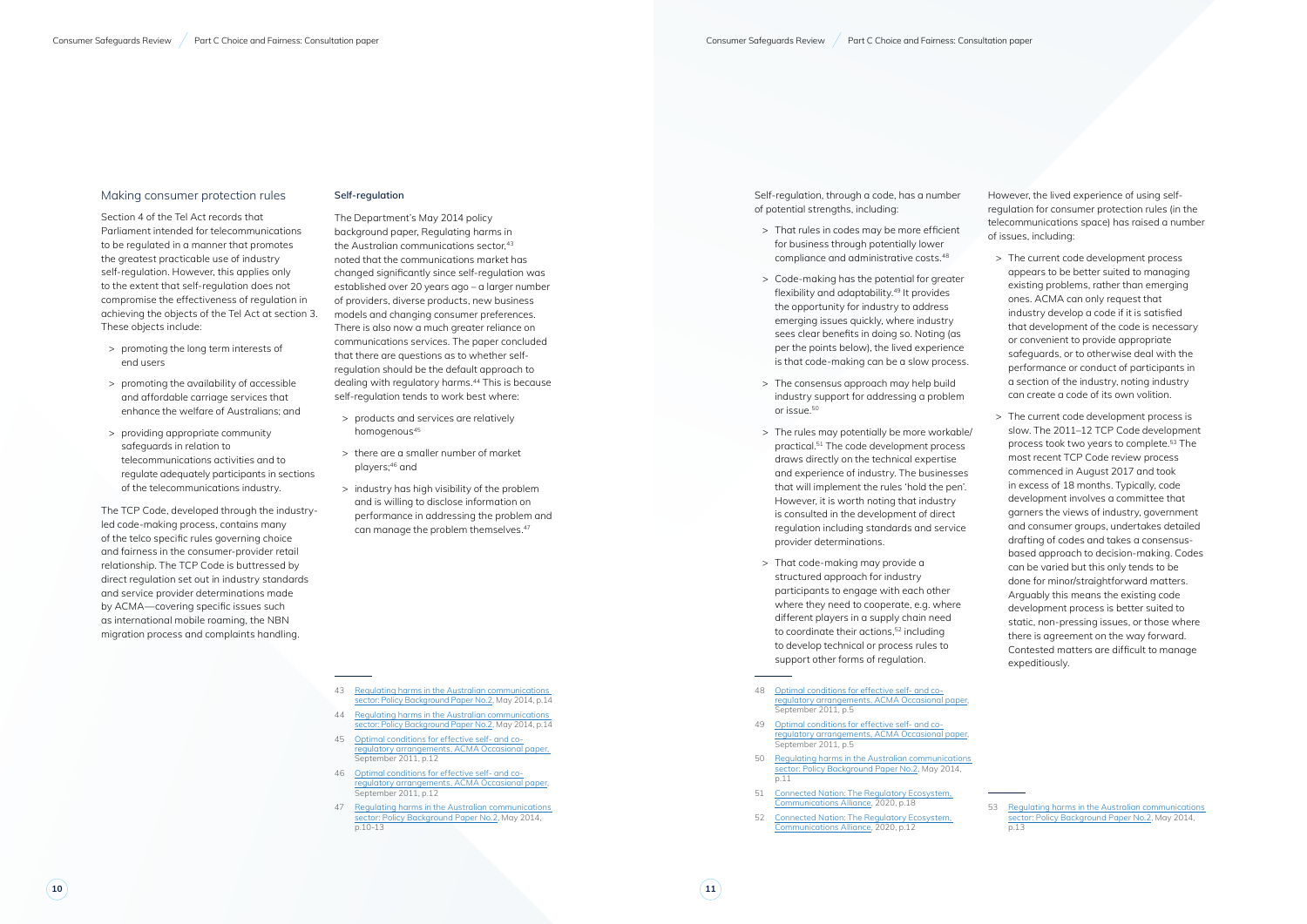- 12 **Connective Connected to the above point in the above point in the above point in the above point in the above point in the above point in the above point in the above point in the above point in the above point in th** developments and changes to consumer offerings can out-pace code making processes. The Mobile Premium Services Code (MPS Code) was first developed in 2009 to provide consumer safeguards for advertising, information provision and unsubscribe/opt-out mechanisms for MPS. It was reviewed and updated in 2011. However, technology has changed and similar third party content services can be purchased online and through apps, not just by using premium mobile numbers. Content can also be delivered using a data connection instead of by text or multimedia messaging, with content service charges added to a consumer's telco bill. The MPS Code was only updated in 2019 to capture these market developments.
	- > The code development process has appeared to suit matters that require cooperation across industry (e.g. technical matters), rather than consumer issues that may create an impost on industry. There is an inherent tension in a process that requires industry to formulate its own consumer protection rules. While industry must have invited public submissions on any code proposed for registration with ACMA, and must have consulted at least one body or association that represents the interests of consumers (usually this occurs through the committee approach described above), ultimately, industry decides the form of the code brought for registration.
	- > Code-making has lent itself to some unclear and ambiguous rules. Code making is done by committee, with an emphasis on consensus. Unclear and ambiguous rules have potential flow-on effects for enforceability. For example, the TCP Code often qualifies obligations by use of terms such as 'take reasonable steps' or 'use reasonable endeavours/efforts'.

Direct regulation, has a number of potential strengths,<sup>55</sup> including that:

- > The test for registering codes is low and subjective. ACMA must register a code if it is satisfied that the code 'provides appropriate community safeguards' for the matters it covers, amongst other things. The test applies to the code as a whole, meaning individual safeguards within a code might be of varied quality. Moreover, the safeguards quality test is 'appropriate' a subjective test for all involved (consumers, industry and the regulator). This means that some code protections are likely to be sub-optimal, depending on the perspective taken, and a balance needs to be struck. In practice, ACMA could assess each article, though is not required to do so or prompted to under legislation.
- > The current code enforcement process is indirect. Enforcement requires a two-step process. ACMA cannot choose to take immediate and direct action, regardless of the circumstances. This is discussed further in the 'compliance and enforcement' section below. The process arguably does not create strong compliance incentives.
- > Self-regulation has often required 'buttressing' via government or ACMA intervention. Examples of this include:
- the MPS Determinations in 2010
- the IMR Standard in 2013 (directed to be made by the Minister) (now replaced by the IMR Determination)
- the standard/service provider determinations in 2018 containing NBN consumer experience measures (directed/facilitated by the Minister); and
- the Mobile Number Pre-porting Additional Verification Standard in 2020, designed to stop fraudulent mobile number porting (directed to be made by the Minister).

Arguably, these direct interventions would not have been necessary if industry had acted more decisively and swiftly to address emerging issues.

#### **Direct regulation**

The Department's May 2014 policy background paper, Regulating harms in the Australian communications sector,54 states that 'direct regulation (or black letter law) is appropriate where there is a compelling policy reason for regulation, usually related to protection of the public or industry from harm, and where a legal foundation is required for enforcement measures in the case of noncompliance.' Direct regulation is also appropriate when industry has fewer incentives to control risks (or cannot control them easily) or where industry consensus is uncertain about regulatory intervention.

Many of these conditions appear to be met in relation to consumer protection issues in the telecommunications space, for example, in areas such as ethical sales practices, complaints handling or managing customer issues related to financial hardship. In these instances, there are arguably fewer commercial incentives to address risks and the potential for significant consumer detriment.



54 [Regulating harms in the Australian communications](https://www.communications.gov.au/publications/regulating-harms-australian-communications-sector-policy-background-paper-no2)  [sector: Policy Background Paper No.2,](https://www.communications.gov.au/publications/regulating-harms-australian-communications-sector-policy-background-paper-no2) May 2014, p.6

- > It tends to provide clearer rules and expectations
- > Compliance is compulsory
- > Enforcement is direct (not requiring a twostep process, as noted above and discussed further below); and
- > Sanctions are unambiguous, and provide flexibility for a graduated approach that is tailored to the situation/breach.

Experience has shown that targeted direct regulation, set out in standards and service provider determinations (subordinate legislation) can be responsive and flexible. Changes to primary legislation are usually longer and less agile processes. Recent experience making the NBN consumer experience instruments (including the Complaints Handling Standard) and the Mobile Number Pre-porting Additional Verification Standard, demonstrate how quickly these instruments can be made.

55 [Regulating harms in the Australian communications](https://www.communications.gov.au/publications/regulating-harms-australian-communications-sector-policy-background-paper-no2)  [sector: Policy Background Paper No.2,](https://www.communications.gov.au/publications/regulating-harms-australian-communications-sector-policy-background-paper-no2) May 2014, p.6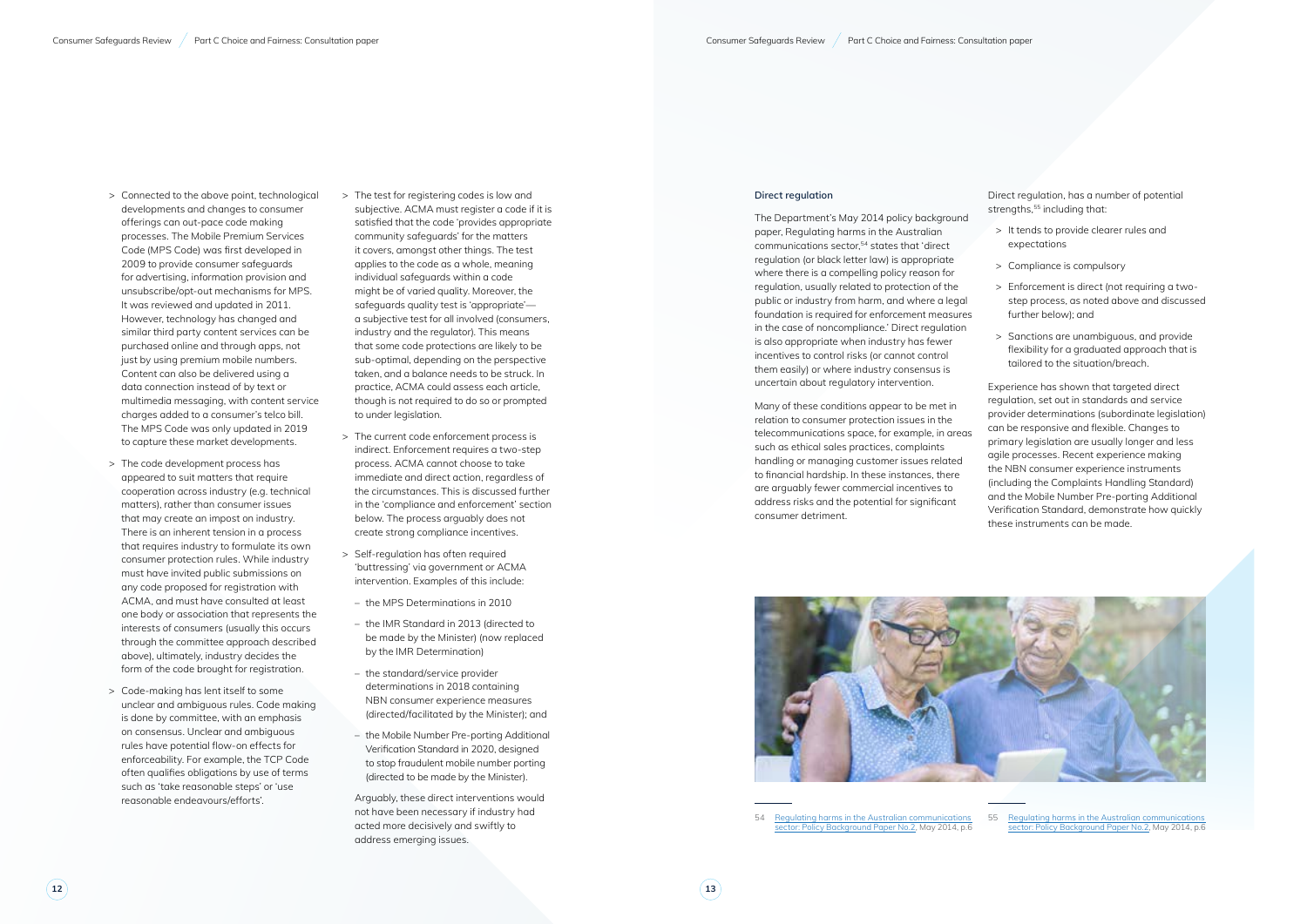Both were made by ACMA within six months of the Minister directing it to do so. Deloitte research commissioned by Communications Alliance states that standards and determinations can be made at a similar pace to co-regulatory codes or even faster.<sup>56</sup>

As noted previously, complaint numbers held steady or declined over the past year since the Complaints Handling Standard and NBN migration instruments have been in place. Similarly, there was a significant reduction in complaints following the introduction of the IMR Standard in 2013, and lowering of the financial amounts in dispute. Complaints increased again in 2017 and 2018, possibly (in part) due to customer confusion about applying the rules to tablet use overseas. As a result, the new IMR Determination is responsively addressing this.<sup>57</sup>

> It might be more costly<sup>58</sup> and one-size-fitsall: not accommodating business size and capacity to comply or be fully informed. It may therefore provide a barrier to entry for innovative firms with limited resources to engage in the rule development process  $59$ however, this issue is not limited to direct regulation and may also apply to other processes like code-development.

Direct regulation does have some potential weaknesses, for example:

- > it may not reflect industry practice/ operational requirements as well as an industry code.
- > industry does not 'hold the pen' though is consulted on drafting; and

- 56 [Connected Nation: The Regulatory Ecosystem,](https://www.commsalliance.com.au/__data/assets/pdf_file/0008/69515/RITM0410497-Communications-Alliance_Digital-2.pdf)  [Communications Alliance, 2020](https://www.commsalliance.com.au/__data/assets/pdf_file/0008/69515/RITM0410497-Communications-Alliance_Digital-2.pdf), p.22
- 57 [Telecommunications Industry Ombudsman](https://www.acma.gov.au/consultations/2019-08/review-international-roaming-standard-consultation-302018)  [submission to ACMA's 2018 Review of the](https://www.acma.gov.au/consultations/2019-08/review-international-roaming-standard-consultation-302018)  [International Mobile Roaming Industry Standard,](https://www.acma.gov.au/consultations/2019-08/review-international-roaming-standard-consultation-302018) p.1 & 5

Industry has certainly raised concerns at different times with the consumer protection rules set out in direct regulation. Notably, concerns have focussed on excessive prescriptiveness,<sup>60</sup> rules not always reflecting industry practice/operational realities<sup>61</sup> and, in some cases, potentially creating unnecessary cost/administrative burden.<sup>62</sup> Though in many cases these issues have been identified in consultation on draft instruments and have lessened over time as ACMA has adjusted the rules in response to industry and other stakeholder feedback.

Breaches of service provider determinations on the other hand attract penalties of up to \$10 million for bodies corporate.

- 58 The Connection Nation report commissioned by Communications Alliance states that surveyed businesses believe that the effort and cost of co-regulatory requirements are lower than direct regulation (p.2)
- 59 [Connected Nation: The Regulatory Ecosystem,](https://www.commsalliance.com.au/__data/assets/pdf_file/0008/69515/RITM0410497-Communications-Alliance_Digital-2.pdf)  [Communications Alliance, 2020,](https://www.commsalliance.com.au/__data/assets/pdf_file/0008/69515/RITM0410497-Communications-Alliance_Digital-2.pdf) p.12
- 60 [Connected Nation: The Regulatory Ecosystem,](https://www.commsalliance.com.au/__data/assets/pdf_file/0008/69515/RITM0410497-Communications-Alliance_Digital-2.pdf)  [Communications Alliance, 2020,](https://www.commsalliance.com.au/__data/assets/pdf_file/0008/69515/RITM0410497-Communications-Alliance_Digital-2.pdf) p.18-19 and [Communications Alliance/AMTA submission to](https://www.commsalliance.com.au/__data/assets/pdf_file/0010/66349/amtaca_submission_imr_regulation.pdf)  [ACMA: Proposed changes to international mobile](https://www.commsalliance.com.au/__data/assets/pdf_file/0010/66349/amtaca_submission_imr_regulation.pdf)  [roaming regulations,](https://www.commsalliance.com.au/__data/assets/pdf_file/0010/66349/amtaca_submission_imr_regulation.pdf) 9 September 2019, p.1
- 61 [Connected Nation: The Regulatory Ecosystem,](https://www.commsalliance.com.au/__data/assets/pdf_file/0008/69515/RITM0410497-Communications-Alliance_Digital-2.pdf)  [Communications Alliance, 2020,](https://www.commsalliance.com.au/__data/assets/pdf_file/0008/69515/RITM0410497-Communications-Alliance_Digital-2.pdf) p.18-19
- 62 [Communications Alliance submission: ACMA](https://www.commsalliance.com.au/__data/assets/pdf_file/0006/68802/Communications-Alliance-submission-to-the-ACMA-proposed-revisions-to-the-NBN-Consumer-Experience-Rules-and-Complaints-Handling-Standard-Feb-2020.pdf)  [Proposed Revisions to the NBN Consumer](https://www.commsalliance.com.au/__data/assets/pdf_file/0006/68802/Communications-Alliance-submission-to-the-ACMA-proposed-revisions-to-the-NBN-Consumer-Experience-Rules-and-Complaints-Handling-Standard-Feb-2020.pdf)  [Experience Rules and Complaints Handling](https://www.commsalliance.com.au/__data/assets/pdf_file/0006/68802/Communications-Alliance-submission-to-the-ACMA-proposed-revisions-to-the-NBN-Consumer-Experience-Rules-and-Complaints-Handling-Standard-Feb-2020.pdf)  [Standard, February 2020,](https://www.commsalliance.com.au/__data/assets/pdf_file/0006/68802/Communications-Alliance-submission-to-the-ACMA-proposed-revisions-to-the-NBN-Consumer-Experience-Rules-and-Complaints-Handling-Standard-Feb-2020.pdf) p.4, 15, 20, 23 & 29

#### Compliance and Enforcement

#### **The enforcement process (telecommunications-specific rules)**

Enforcement of codes is a two-step process – ACMA may issue a formal warning or a written direction to comply with a code. This means initial action is focussed on discouraging future breaches. No immediate sanction can be applied, even if significant consumer detriment occurred. ACMA can only issue an infringement notice or seek a pecuniary penalty order from the Federal Court if there is noncompliance with a direction to comply with a code. A direction to comply with an industry code endures only as long as the industry code itself – when a new TCP Code is registered, all existing directions to comply cease to have effect and the indirect enforcement process re-sets. For example, when the 2019 TCP Code was registered, directions issued by ACMA to comply with the 2015 TCP Code ceased. ACMA has the power to give a direction to comply with a replacement code in respect of conduct that breached the previous industry code, provided the conduct would have also breached the replacement code if it was registered when the conduct occurred.

As described in the preceding section, the enforcement pathway for direct regulation (industry standards and service provider determinations) is more direct. Compliance is mandatory in the first instance, and ACMA can impose penalties without having to first issue a direction to comply.

An issue that is common to enforcing both industry codes and industry standards is the penalty amounts that apply for breaches. Neither the court imposed penalty maximum of \$250,000 nor the infringement notice maximum penalty of \$13,320 is likely to act as a financial deterrent to profitable conduct that contravenes a code or standard, nor to reflect the detriment to consumers that may have occurred.

Breaches of standards or directions to comply with a code would likely amount to a breach of the Tel Act and therefore a breach of a service provider rule that attracts penalties of up to \$10 million for bodies corporate. However, proceedings for a breach of a service provider rule can only be instituted if the contravention does not also breach another civil penalty provision. In the case of breaches of a standard or direction to comply with a code, there are other civil penalty provisions that apply and therefore proceedings can only be instituted in relation to these provisions (invoking the associated (lower) penalties).

Remedial directions can be used to require telcos that breach a service provider rule to, for example, put in place systems and processes to bring themselves into compliance with a code or standard. A penalty of up to \$10 million for bodies corporate would apply in the event of a breach of a remedial direction, but only if the conduct did not also amount to a breach of a standard, direction to comply with a code or other civil penalty provision. The \$10 million maximum does not apply to the breach of the code or standard itself, but rather the breach of the remedial direction.

The penalties across the different instruments are not well-calibrated. The use of these instruments has evolved over time. In practice, the subject matter covered and the harms to be addressed via codes, standards and service provider determinations tend to be similar but enforcement options, including maximum penalties, can be very different depending on the regulatory pathway used.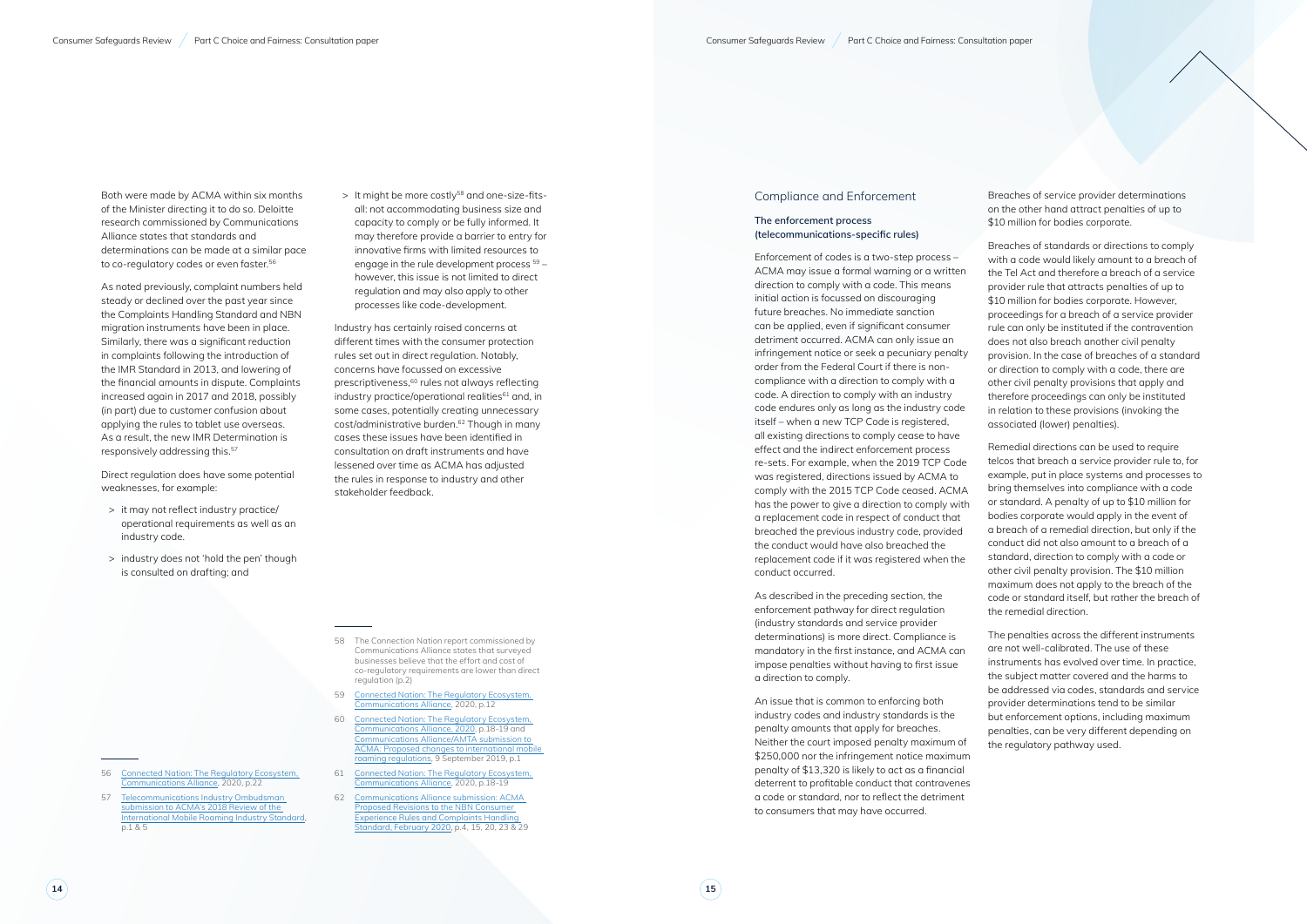In 2017–18, ACMA conducted a review of critical information summaries required by the TCP Code, assessing 212 offers from 131 NBN service providers and finding 97 per cent compliance (an improvement on 2015 where there was 69 per cent compliance among 35 providers assessed).<sup>63</sup> In March 2019, ACMA announced it had formally warned Telstra, Optus and Vodafone for failing to provide information about products and services that may suit the needs of consumers with a disability, as required by the TCP Code.<sup>64</sup>

#### **The compliance and enforcement experience**

In 2018–19, ACMA tested the compliance of 41 providers with obligations in the Complaints Handling Standard, finding widespread non-compliance and formally warning 27 providers and issuing remedial directions to four providers.<sup>65</sup> ACMA has also taken recent enforcement action in relation to the NBN Consumer Information Standard, issuing \$88,200 in infringement notices to seven providers for failing to comply with the standard.<sup>66</sup>

However, the impact of ACMA's compliance and enforcement actions appears to have been constrained, potentially by the:

- > number and nature of providers (in particular, the large number of small providers)
- > lack of clarity of TCP Code obligations as developed through the consensus-based code-making process
- 63 [ACMA Annual Report 2017–18,](https://www.acma.gov.au/publications/2018-10/report/ACMA-annual-report-2017-18) p.75 and [ACMA](https://www.acma.gov.au/publications/2016-10/report/ACMA-annual-report-2015-16)  [Annual Report 2015-16,](https://www.acma.gov.au/publications/2016-10/report/ACMA-annual-report-2015-16) p.74
- 64 [www.acma.gov.au/articles/2019-03/telcos](http://www.acma.gov.au/articles/2019-03/telcos-warned-about-disability-information-failures)[warned-about-disability-information-failures](http://www.acma.gov.au/articles/2019-03/telcos-warned-about-disability-information-failures)
- 65 [ACMA Annual Report 2017–18,](https://www.acma.gov.au/publications/2018-10/report/ACMA-annual-report-2017-18) p.75, and [www.acma.gov.au/articles/2019-05/telcos](http://www.acma.gov.au/articles/2019-05/telcos-directed-comply-complaints-handling-rules)[directed-comply-complaints-handling-rules](http://www.acma.gov.au/articles/2019-05/telcos-directed-comply-complaints-handling-rules)
- 66 [www.acma.gov.au/articles/2019-08/acma-issues-](http://www.acma.gov.au/articles/2019-08/acma-issues-88200-infringement-notices-under-nbn-rules)[88200-infringement-notices-under-nbn-rules](http://www.acma.gov.au/articles/2019-08/acma-issues-88200-infringement-notices-under-nbn-rules)
- > inability to directly enforce rules set out in industry codes (with code enforcement confined, at first, to either a formal warning or a direction to comply)
- > regulatory 're-set' that occurs each time a code is replaced; and
- > relatively modest penalties available where ACMA finds a standard or code contravention.

Providers self-assess compliance with the TCP Code through an annual attestation to Communications Compliance. The TCP Code states that Communications Compliance will refer compliance attestation failures to ACMA and may refer a provider to ACMA for possible investigation and enforcement of substantive compliance breaches. In practice, Communications Compliance provides ACMA with a list of who has lodged a compliance attestation, and it is then a matter for ACMA to determine who has not lodged an attestation.

The ACCC has also taken action against companies that have engaged in unconscionable conduct – for example, in 2017 it took action against Solenet/Sure Telecom.75 There, contraventions of the ACL resulted in orders including financial penalties, orders for consumer reimbursement and management disqualification. The number and range of companies involved demonstrates that breaches of the ACL are not necessarily limited to smaller or 'rogue' providers. As indicated by the ACCC in its submission to Part A of the Review, there could arguably be a cultural issue within some of the industry.<sup>76</sup>

In November 2019, ACMA issued directions to 10 providers who failed to submit annual compliance statements.<sup>67</sup> During 2017-18, ACMA issued three directions and four formal warnings to providers who failed to lodge compliance attestations.<sup>68</sup> Compliance attestation lodgement rates appear to have improved over time. For example, in 2013–14, ACMA reported having given four directions to comply and 95 formal warnings in response to non-compliance with selfattestation requirements.69

- 67 [www.acma.gov.au/articles/2019-11/acma-takes](http://www.acma.gov.au/articles/2019-11/acma-takes-action-against-eleven-telcos)action-against-eleven-telco
- 68 [ACMA Annual Report 2017–18](https://www.acma.gov.au/publications/2018-10/report/ACMA-annual-report-2017-18), p.74
- 69 [ACMA Annual Report 2013-14,](https://www.acma.gov.au/publications/2014-09/report/ACMA-annual-report-2013-14) p.79

#### Providers attesting to compliance with the TCP Code are not necessarily fully compliant, as can be seen from ACMA's TCP Code compliance activities. However, the attestation requirement does, at least, focus management attention on the TCP Code and compliance processes.

ACMA's compliance work suggests that industry compliance is mixed. Breaches have been found against both large and small providers. Compliance appears to have improved over time in some areas (i.e. compliance attestations and critical information summaries) but noncompliance persists, including in relation to newer rules like complaints handling and NBN consumer information.

The ACL, enforced by the ACCC, prohibits certain conduct and practices, including false and misleading representations, unconscionable conduct and unfair contract terms, and provides a set of economy wide consumer guarantees that apply to the supply of all goods and services. The ACCC can take action under the ACL to protect consumers and mitigate losses. However, it cannot take action in relation to telecommunications-specific rules set out in industry consumer codes as that is the role of ACMA.

In recent years the ACCC has taken strong enforcement action on misleading conduct in relation to third party billing,70 advertising of NBN plans,<sup>71</sup> transitioning to the NBN<sup>72</sup> and promoting 'unlimited' mobile data plans,73

- 71 [www.accc.gov.au/media-release/dodo-to-refund-](http://www.accc.gov.au/media-release/dodo-to-refund-360000-over-nbn-streaming-claims)[360000-over-nbn-streaming-claims](http://www.accc.gov.au/media-release/dodo-to-refund-360000-over-nbn-streaming-claims)
- 72 [www.accc.gov.au/media-release/optus-to-pay-](http://www.accc.gov.au/media-release/optus-to-pay-15-million-for-misleading-customers-during-nbn-transition)[15-million-for-misleading-customers-during-nbn](http://www.accc.gov.au/media-release/optus-to-pay-15-million-for-misleading-customers-during-nbn-transition)[transition](http://www.accc.gov.au/media-release/optus-to-pay-15-million-for-misleading-customers-during-nbn-transition)
- 73 [www.accc.gov.au/media-release/telcos-on-notice](http://www.accc.gov.au/media-release/telcos-on-notice-about-false-and-misleading-advertising)[about-false-and-misleading-advertising](http://www.accc.gov.au/media-release/telcos-on-notice-about-false-and-misleading-advertising)

and has actively pursued better information for consumers around broadband speeds by developing guidance on advertising broadband speeds, introducing the Measuring Broadband Australia program to provide consumers with comparable information on fixed broadband speeds, and taking action against some providers.74

<sup>70</sup> [www.accc.gov.au/media-release/telstra-to-pay-](http://www.accc.gov.au/media-release/telstra-to-pay-10-million-for-misleading-premium-billing-charge-representations)[10-million-for-misleading-premium-billing-charge](http://www.accc.gov.au/media-release/telstra-to-pay-10-million-for-misleading-premium-billing-charge-representations)[representations](http://www.accc.gov.au/media-release/telstra-to-pay-10-million-for-misleading-premium-billing-charge-representations), [www.accc.gov.au/media-release/](http://www.accc.gov.au/media-release/optus-penalised-10-million-for-misleading-customers-over-digital-purchases) [optus-penalised-10-million-for-misleading](http://www.accc.gov.au/media-release/optus-penalised-10-million-for-misleading-customers-over-digital-purchases)[customers-over-digital-purchases](http://www.accc.gov.au/media-release/optus-penalised-10-million-for-misleading-customers-over-digital-purchases) and [www.accc.](http://www.accc.gov.au/media-release/vodafone-to-compensate-customers-over-direct-carrier-billing-charges) [gov.au/media-release/vodafone-to-compensate](http://www.accc.gov.au/media-release/vodafone-to-compensate-customers-over-direct-carrier-billing-charges)[customers-over-direct-carrier-billing-charges](http://www.accc.gov.au/media-release/vodafone-to-compensate-customers-over-direct-carrier-billing-charges)

<sup>74</sup> [www.accc.gov.au/consumers/national-broadband](http://www.accc.gov.au/consumers/national-broadband-network/broadband-speeds)[network/broadband-speeds](http://www.accc.gov.au/consumers/national-broadband-network/broadband-speeds) and [www.accc.gov.](http://www.accc.gov.au/regulated-infrastructure/communications/monitoring-reporting/measuring-broadband-australia-program/previous-performance-reports) [au/regulated-infrastructure/communications/](http://www.accc.gov.au/regulated-infrastructure/communications/monitoring-reporting/measuring-broadband-australia-program/previous-performance-reports) [monitoring-reporting/measuring-broadband](http://www.accc.gov.au/regulated-infrastructure/communications/monitoring-reporting/measuring-broadband-australia-program/previous-performance-reports)[australia-program/previous-performance-reports](http://www.accc.gov.au/regulated-infrastructure/communications/monitoring-reporting/measuring-broadband-australia-program/previous-performance-reports)

<sup>75</sup> [www.accc.gov.au/media-release/solenet-and-sure](http://www.accc.gov.au/media-release/solenet-and-sure-telecom-banned-from-operating-telco-services)[telecom-banned-from-operating-telco-services](http://www.accc.gov.au/media-release/solenet-and-sure-telecom-banned-from-operating-telco-services)

<sup>76</sup> ACCC submission to Part A of the Consumer [Safeguards Review](https://www.communications.gov.au/sites/default/files/submissions/australian_competition_and_consumer_commission_1.pdf), August 2018, p.5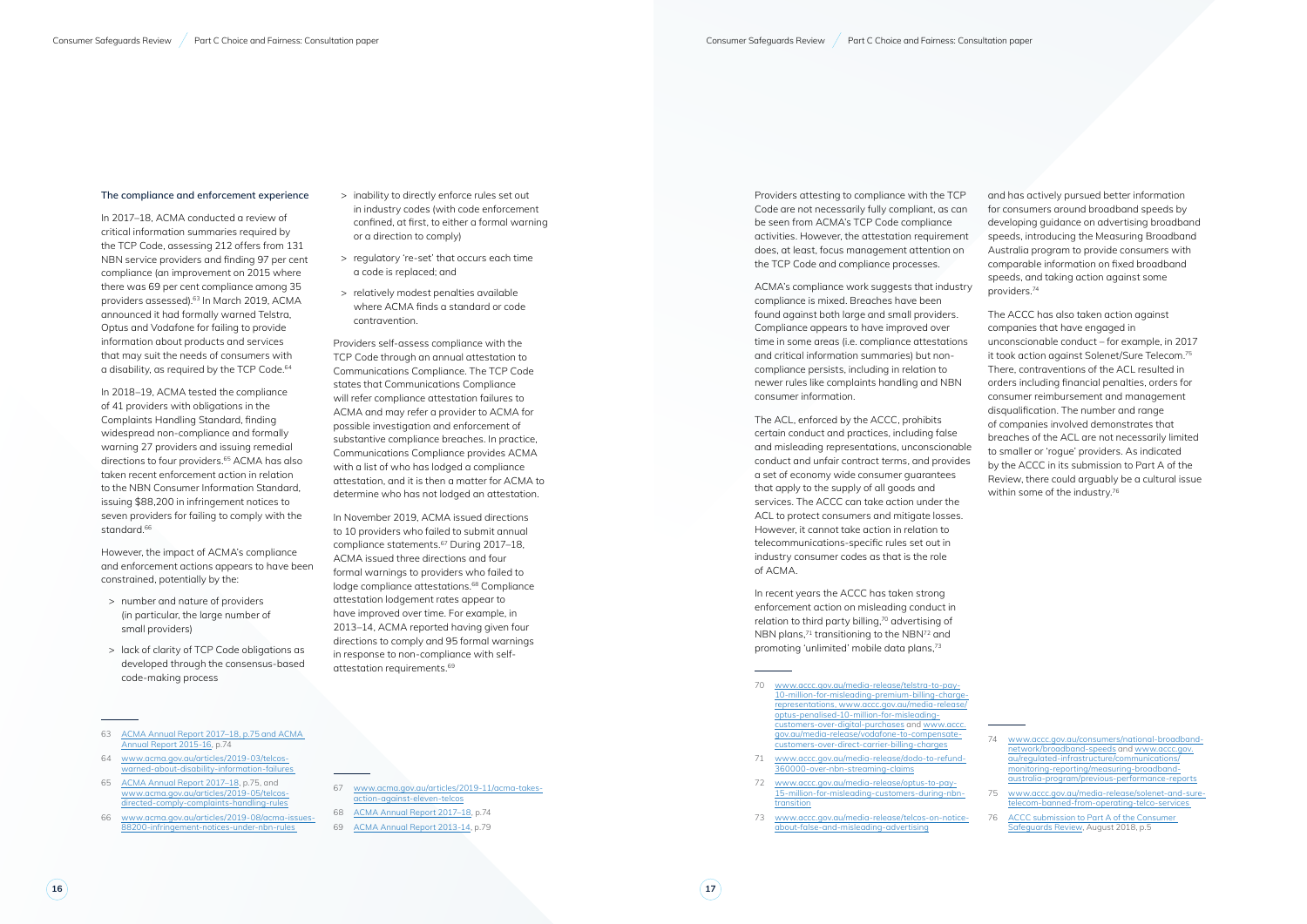### **3. Legacy obligations for voice services**

There are a number of legacy obligations, primarily for voice services, currently in place that are relevant to the discussion of choice and fairness (or overall consumer protection). It is timely to test them for efficacy and relevance as the telecommunications environment changes. These protections are set out in direct regulation (the Tel Act, the TCPSS Act and related legislative instruments), rather than industry codes (although some are supported by industry codes) and were originally developed in an environment where most consumers predominantly relied on voice services delivered over the legacy copper network. They include:

- > access to untimed local calls (Part 4, TCPSS Act)
- > free access to emergency call services (Part 8, TCPSS Act)
- > price control arrangements for Telstra (Part 9, TCPSS Act)
- > pre-selection<sup>77</sup> (Part 17, Tel Act)
- > provision of calling line identification (Part 18, Tel Act)
- > number portability (Part 22, Tel Act)
- > standard terms and conditions (Part 23, Tel Act)
- > operator services for reporting faults and service difficulties (Schedule 2, Tel Act)
- > directory assistance services (Schedule 2, Tel Act); and
- > itemised billing (Schedule 2, Tel Act).

The table at **Appendix C** identifies the purpose of these obligations and what they deliver in practice, and analyses their continuing importance. Other legislated consumer safeguards for voice services – the Customer Service Guarantee (CSG) and Universal Service Obligation (USO) – are the subject of other processes. The CSG has been considered in Part B78 of the Review. The USO is being considered as part of work relating to the Universal Service Guarantee (USG). The USG provides all homes and businesses in Australia with access to both voice and broadband services.<sup>79</sup> Work is currently underway on how to provide the USG more efficiently into the future.

These legacy obligations were put in place at a time when a consumer's key communications service was a voice-only service provided over Telstra's fixed-line copper access network, and many were designed to address issues arising from Telstra's dominant market position. As the NBN nears completion, Telstra's position in the fixed market has changed and much of its copper network is being replaced.

In terms of wholesale voice and business services that utilise pre-selection functionality, ISDN business services are considered 'special services' under the NBN migration and are being phased out, with an intended market exit date of May 2022.<sup>82</sup> The ACCC has extended the fixed line service declarations that facilitate wholesale voice access to the copper network until 30 June 2024, to enable access seekers to continue to compete and build market share prior to moving to the NBN.<sup>83</sup>

These trends and activities raise the question of the ongoing need for the obligation beyond the NBN migration timeframe. The obligation to provide pre-selection is set out in the Telecommunications (Provision of Pre-selection) Determination 2015. ACMA has recently completed a review of the Determination, as required by the Tel Act, and decided to keep the current rules in place for the time being, while acknowledging there would be benefit in reconsidering its viability once the NBN transition is complete.<sup>84</sup>

Some of these legacy obligations are likely to reflect enduring public interest aims such as competition, choice, access and participation or public safety.<sup>80</sup> Others may be of diminishing relevance and could potentially be progressively phased out over time. Where the protections or underlying public policy aim remain relevant, it is important to ask whether the specific regulatory rule remains the best way of securing that aim.

- 79 [www.communications.gov.au/what-we-do/phone/](http://www.communications.gov.au/what-we-do/phone/phone-services/universal-service-guarantee-telecommunications) [phone-services/universal-service-guarantee](http://www.communications.gov.au/what-we-do/phone/phone-services/universal-service-guarantee-telecommunications)[telecommunications](http://www.communications.gov.au/what-we-do/phone/phone-services/universal-service-guarantee-telecommunications)
- 80 [Deregulation in the Communications Portfolio Policy](https://www.communications.gov.au/publications/deregulation-communications-portfolio-policy-background-paper-no1)  [background Paper No. 1,](https://www.communications.gov.au/publications/deregulation-communications-portfolio-policy-background-paper-no1) 2014 p.6-7; and ACMA Review final report, Part 5, p.73

An example is pre-selection, which is an obligation that enables customers of fixed phone services to manage their expenditure on phone services by choosing different providers to supply local, long distance and international calls, and calls to mobiles. It is also used to support some wholesale services provided over the copper network, including some business services. In practice, pre-selection is not widely used by consumers, $81$  particularly as market offerings have changed. Many fixed and mobile plans now offer unlimited local, national and mobile calls. Unlimited international calls tend to be limited to higher priced fixed voice plans, and mid-to-higher priced mobile plans. There are exceptions, for example, Boost's prepaid services offer unlimited international calls to selected countries. Other plans (generally VoIP services supplied with a broadband connection and those offered by mobile resellers) offer discounted international rates or add-ons for as little as \$10 per month. There are also alternative services available such as OTT voice and messenger apps or calling cards. Pre-selection is not available for mobiles or over the NBN so will cease to be an option for most consumers once the transition to the NBN is complete.

<sup>77</sup> Pre-selection enables a customer to choose a different telephone provider (other than the provider that supplies their local calls) to supply other call types such as national long distance and international calls, and calls to mobiles.

[www.communications.gov.au/have-your-say/](http://www.communications.gov.au/have-your-say/consumer-safeguards-review-consultation-part-b-reliability-services) [consumer-safeguards-review-consultation-part-b](http://www.communications.gov.au/have-your-say/consumer-safeguards-review-consultation-part-b-reliability-services)[reliability-services](http://www.communications.gov.au/have-your-say/consumer-safeguards-review-consultation-part-b-reliability-services)

<sup>81</sup> For example, [Telstra's submission](https://www.acma.gov.au/publications/2020-05/publication/acma-announces-outcome-pre-selection-review) to ACMA's 2020 review of Telecommunications (Provision of Pre-selection) Determination 2015 indicates that, once customers migrate to the NBN over the next year, it will have 3,192 business customers and 710 individual residential customers on products that allow for preselection.

<sup>82</sup> www.telstrawholesale.com.au/nbn/specialservices.html#1

<sup>83</sup> [www.accc.gov.au/regulated-infrastructure/](http://www.accc.gov.au/regulated-infrastructure/communications/fixed-line-services-declaration-inquiry-2018/final-decision) [communications/fixed-line-services-declaration](http://www.accc.gov.au/regulated-infrastructure/communications/fixed-line-services-declaration-inquiry-2018/final-decision)[inquiry-2018/final-decision](http://www.accc.gov.au/regulated-infrastructure/communications/fixed-line-services-declaration-inquiry-2018/final-decision)

<sup>84</sup> [www.acma.gov.au/publications/2020-05/](http://www.acma.gov.au/publications/2020-05/publication/acma-announces-outcome-pre-selection-review) [publication/acma-announces-outcome-pre](http://www.acma.gov.au/publications/2020-05/publication/acma-announces-outcome-pre-selection-review)[selection-review](http://www.acma.gov.au/publications/2020-05/publication/acma-announces-outcome-pre-selection-review)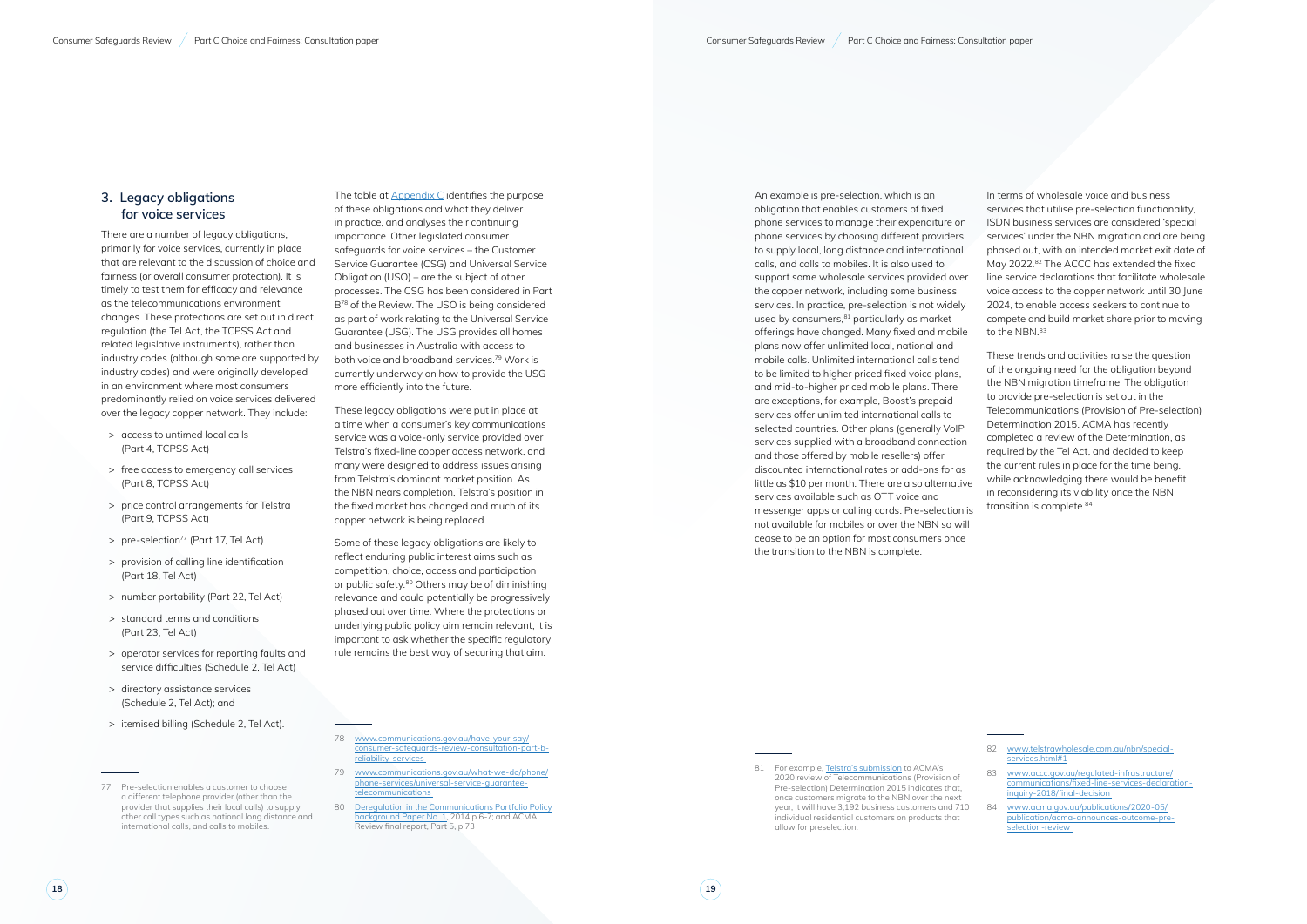#### **4. Digital inclusion and productivity**

Evidence from the Australian Digital Inclusion Index (ADII) indicates that some groups are less able to take advantage of the benefits of being online. The ADII shows that while digital inclusion in Australia is generally improving, a number of digital divides persist, including for low income households, mobile-only users, older Australians, Australians with a disability and Indigenous Australians.<sup>85</sup> For example, recent research from the Department's Bureau of Communications and Arts Research (BCAR) indicates that full-time students, the unemployed and retirees tend to spend more of their disposable income on communications services, which in part reflects lower than average incomes for these groups and possibly higher communications needs.<sup>86</sup>

If choice and fairness are to be realised, essential communications services should be available, accessible and affordable. Fairness requires that consumers are able to access and make use of essential services. Similarly, choice is more difficult to exercise if consumers lack the skills to choose or are not able to afford the level of service needed to perform essential activities. Improving digital participation will also support economic productivity by enabling people to more fully participate in society and the economy and will help make sure the benefits of infrastructure investment are maximised. Additionally, it allows government and other services to be provided and accessed more conveniently, widely and efficiently and at reduced cost. Low levels of digital inclusion not only impact on the individual but also on the economic dividend that can be delivered by telecommunications services, especially broadband.

86 Affordability of communications services for low [income households](https://www.communications.gov.au/publications/affordability-communications-services-low-income-households), BCAR, April 2020, p.10

85 [Measuring Australia's Digital Divide: The Australian](https://digitalinclusionindex.org.au/wp-content/uploads/2018/08/Australian-digital-inclusion-index-2018.pdf)  [Digital Inclusion Index 2018](https://digitalinclusionindex.org.au/wp-content/uploads/2018/08/Australian-digital-inclusion-index-2018.pdf), p.5-6

Low income households (those with incomes below \$22,000) spend disproportionately more as a share of income on communications services (8.3 per cent of their annual income compared to 3.3 per cent for an average household).87

More broadly, however, the Productivity Commission (PC) 88 has noted that communications services will continue to be affordable for most people – with prices having fallen substantially over the past decade – and that remaining access and affordability gaps are likely to be small and concentrated. In its latest Communications Market Report, the ACCC found that the average price of broadband services have been on a downward trend since 2015. The average price of these services fell by 1.5 per cent in 2018-19 and 2.2 per cent in 2017-18, for NBN services the decline was 1.4 per cent in 2018-19 and 5.5 per cent in 2017-18.89 Infrastructure Australia's Australia Infrastructure Audit<sup>90</sup> also noted that consumer demand for telecommunications services has grown rapidly yet the average affordability of these services has also improved in the last decade. This is in contrast with most other types of infrastructure, including water, energy and transport.

87 [Affordability of communications services for low](https://www.communications.gov.au/publications/affordability-communications-services-low-income-households)  [income households,](https://www.communications.gov.au/publications/affordability-communications-services-low-income-households) BCAR, April 2020, p.6

- 88 [Telecommunications Universal Service Obligations,](https://www.pc.gov.au/inquiries/completed/telecommunications/report)  [Productivity Commission Inquiry Report, Overview](https://www.pc.gov.au/inquiries/completed/telecommunications/report)  and Recommendations, No. 83, 28 April 2017
- 89 [ACCC Communications Market Report 2018–19](https://www.accc.gov.au/system/files/Communications%20Market%20Report%202018-19%20-%20December%202019_D07.pdf), p.23
- 90 [www.infrastructureaustralia.gov.au/sites/](http://www.infrastructureaustralia.gov.au/sites/default/files/2019-08/Australian%20Infrastructure%20Audit%202019%20-%208.%20Telecommunications.pdf) [default/files/2019-08/Australian%20](http://www.infrastructureaustralia.gov.au/sites/default/files/2019-08/Australian%20Infrastructure%20Audit%202019%20-%208.%20Telecommunications.pdf) [Infrastructure%20Audit%202019%20-%208.%20](http://www.infrastructureaustralia.gov.au/sites/default/files/2019-08/Australian%20Infrastructure%20Audit%202019%20-%208.%20Telecommunications.pdf) [Telecommunications.pdf](http://www.infrastructureaustralia.gov.au/sites/default/files/2019-08/Australian%20Infrastructure%20Audit%202019%20-%208.%20Telecommunications.pdf)

The NBN and programs like the Mobile Black Spot Program have significantly improved availability of infrastructure and services. The Australian Government also has programs in place to support digital inclusion, such as the Be Connected initiative for older Australians, the Digi House initiative which improves digital inclusion for people living in social housing and the Your Journey app for Indigenous Australians. The introduction by NBN Co of an entry-level bundle in October 2019 supports greater affordability of NBN services, and states and territories also have measures in place which aim to support digital participation.

Supporting digital participation and realising the benefits it can bring continues to be a priority for governments across Australia. A number of bodies at the national level are considering digital inclusion as part of the broader digital transformation policy agenda, including the Data and Digital Ministerial Forum (part of the National Federation Reform Council system with representation from the Commonwealth and all Australian states and territories).<sup>91</sup> The Department will continue to work collaboratively with other agencies with a remit in this area to consider what further action may be required, including with the Department of Industry, Science, Energy and Resources, Department of Social Services and the Department of the Prime Minister and Cabinet. The Department will also work with industry to understand what it is doing or can do in this area.

#### Telstra's low income measures

An immediate 'affordability' question arises in the context of this review's examination of legacy obligations. Telstra is currently required (as one of a number of conditions of its carrier licence) to develop and promote a low income measures package to assist those on low incomes maintain access to communications services. These measures currently include a:

- > low-cost fixed home phone plan aimed at Health Care Card and Pension Concession Card holders, starting at \$25 per month with call charges extra
- > home phone pensioner discount providing eligible pensioner customers with a monthly call discount on their Telstra home phone service
- > free limited fixed home service for those that meet certain eligibility criteria that allows incoming calls but restricts outgoing calls to certain numbers, for example triple zero and 1800 freecall services, available for a maximum of 12 months (except in certain circumstances); and
- > calling card program accessed through community agencies for those in financial crisis.

<sup>91</sup> www.pm.gov.au/media/update-following-nationalcabinet-meeting and www.pmc.gov.au/publicdata/australian-data-and-digital-council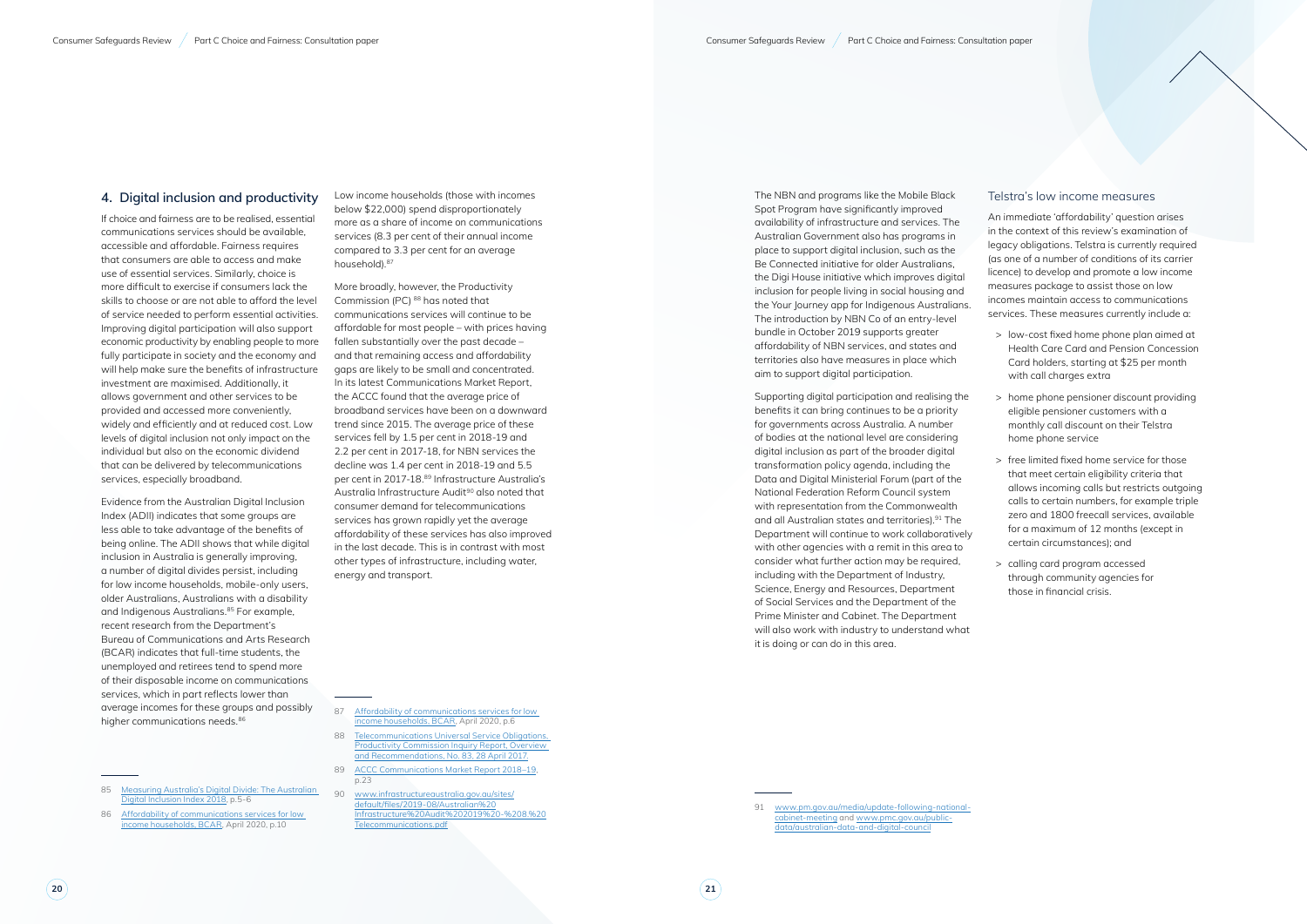These measures are primarily focussed on affordability of fixed line voice-only services. This obligation may no longer be meeting the needs of many low income consumers, due to:

- > changing consumer preferences away from fixed voice services (voice call minutes originating from fixed line networks declined in 2018–19 from 12 to 10 billion); $92$  and
- > the central role data services now play for consumers (89 per cent of Australian adults accessed the internet in the six months to May 2018, and 74 per cent went online three or more times a day),  $93$ including for access to government and business services.

Mobile services offer both voice and data at a similar or lower price to Telstra's low income fixed voice-only service. While mobile services are not available to everyone, they are widely available and it raises questions about whether an obligation of this nature remains necessary for voice services (as noted above, SIM-only mobile plans with unlimited national calls and SMS start at around \$15 per month). Telstra has also announced its intention to launch a low-income mobile plan for \$30 per month with no lock in contract or excess data charges.94 However, cheaper, low data pre-paid plans continue to have a higher cost per unit of data than plans with larger inclusions.95

- 92 ACCC Communications Market Report 2018-19, p.43
- 93 ACMA Communications Report 2018-19, p.5 this has not changed from 2017–18.
- 94 'Telstra CEO says "toughest experience" shaped response to vulnerable customers', Communications Day, 7 February 2020
- 95 Affordability of communications services for low [income households](https://www.communications.gov.au/publications/affordability-communications-services-low-income-households), BCAR, April 2020, p.6
- 96 www.nbnco.com.au/corporate-information/mediacentre/media-statements/nbn-co-proposes-bigdiscounts-to-wholesale-prices, 17 September 2019
	- ACCC inquiry into NBN access pricing, Position paper, April 2020, p.12-13 & 15
- 98 Affordability of communications services for low [income households,](https://www.communications.gov.au/publications/affordability-communications-services-low-income-households) BCAR, April 2020, p.6

The evolution of the industry structure will result in Telstra being largely structurally separated once the NBN rollout is complete (except in copper continuity areas). However, Telstra will remain the contracted USO provider until 2032, raising the question of whether Telstra should continue to be obligated to offer low income measures. Going forward, the importance of data services to all consumers and their universal availability (through the NBN and the USG) raises questions about whether affordability measures should continue to focus on fixed line phone services, whether there is a need to address affordability of broadband services, and if so, how.

This is an area under active consideration, with NBN Co recently introducing reduced wholesale pricing for its entry level bundle to enable retailers to develop affordable 12/1 Mbps services for customers.<sup>96</sup> The ACCC is undertaking an inquiry into NBN access pricing for residential services, and is considering regulating a basic speed broadband access product and a voice-only access product.<sup>97</sup> BCAR's April 2020 research indicates that the market is offering a range of services to meet the basic monthly data needs of low income individuals, but not necessarily the amount of data an individual may want to use each month or the needs of households with multiple data users. It recommends ongoing monitoring of pricing trends to gauge whether the market continues to offer a range of services that meet consumer needs.98

> 99 With the passage of the Telecommunications [Reform Package,](https://www.communications.gov.au/what-we-do/internet/telecommunication-reform-package) the Tel Act now enables the Minister to make service provider determinations.

## **What changes are required?**

#### **Choice and fairness**

Noting the strengths and weaknesses outlined previously in relation to direct regulation and selfregulation, the Department is interested in views about the best way to make consumer protection rules, what the content of the rules should be, and how they can best be enforced. Is the code-making process working as effectively as it could? Are codes made quickly enough? How good is industry compliance with codes? Do the rules cover the right matters? Is there a case for change to the rule-making process and the way in which the rules are enforced? Should any existing rules be removed and why?

#### Rule making

The rule-making process should be effective i.e. timely and efficient, appropriately consultative and result in clear, targeted rules for both industry and consumers. The objective should be to provide clarity on the essential things that the rules are aimed at achieving for consumers, thereby making it easier for providers to 'do the right thing', in-turn improving compliance.

Strengthening the self-regulatory framework to set tighter parameters around the industry codemaking process could achieve this, for example, by:

- > providing additional flexibility for the communications regulator, ACMA, to request codes or code changes by:
- enabling ACMA to specify a timeframe for industry to submit a code (currently the timeframe is set in the Tel Act at 120 days); and/or
- reducing the time that has to elapse, following code registration, before ACMA can request that code deficiencies be remedied (currently a code must be registered for at least 180 days before a request can be made, and industry must be given at least 30 days' notice to remedy deficiencies);
- > specifying that ACMA must refuse to register sub-optimal codes or code provision(s), and can require changes to sub-optimal provisions, for example, to address consumer concerns or lack of clarity in provisions; and
- > providing a higher threshold for code registration beyond providing 'appropriate community safeguards.'

As part of this approach, ACMA could be given 'reserve' powers to make consumer protection rules without first requesting a code or finding a code deficient, where it is satisfied that prompt, direct action is necessary.

Alternatively, essential consumer protection rules could instead be made by the Minister<sup>99</sup> or ACMA in consultation with industry, consumers and other relevant stakeholders as appropriate, and set out in direct regulation – currently the majority of core rules are set out in the TCP Code. Market conditions and the experience todate suggest that targeted direct regulation of this nature can be an appropriate and effective approach to address consumer harm.

This option would see self-regulation confined to second order safeguards or situations where Minister or regulator-developed rules could usefully be supported by technical or process requirements. ACMA would continue to be subject to Ministerial oversight (for example, section 14 of the Australian Communications and Media Authority Act 2005 empowers the Minister to give written directions to ACMA in relation to the performance of its functions and the exercise of its powers). The Minister and ACMA are subject to obligations to consult publicly on any proposed regulatory instruments. Rules set out in legislative instruments (whether made by ACMA or the Minister) are also generally subject to disallowance by the Parliament.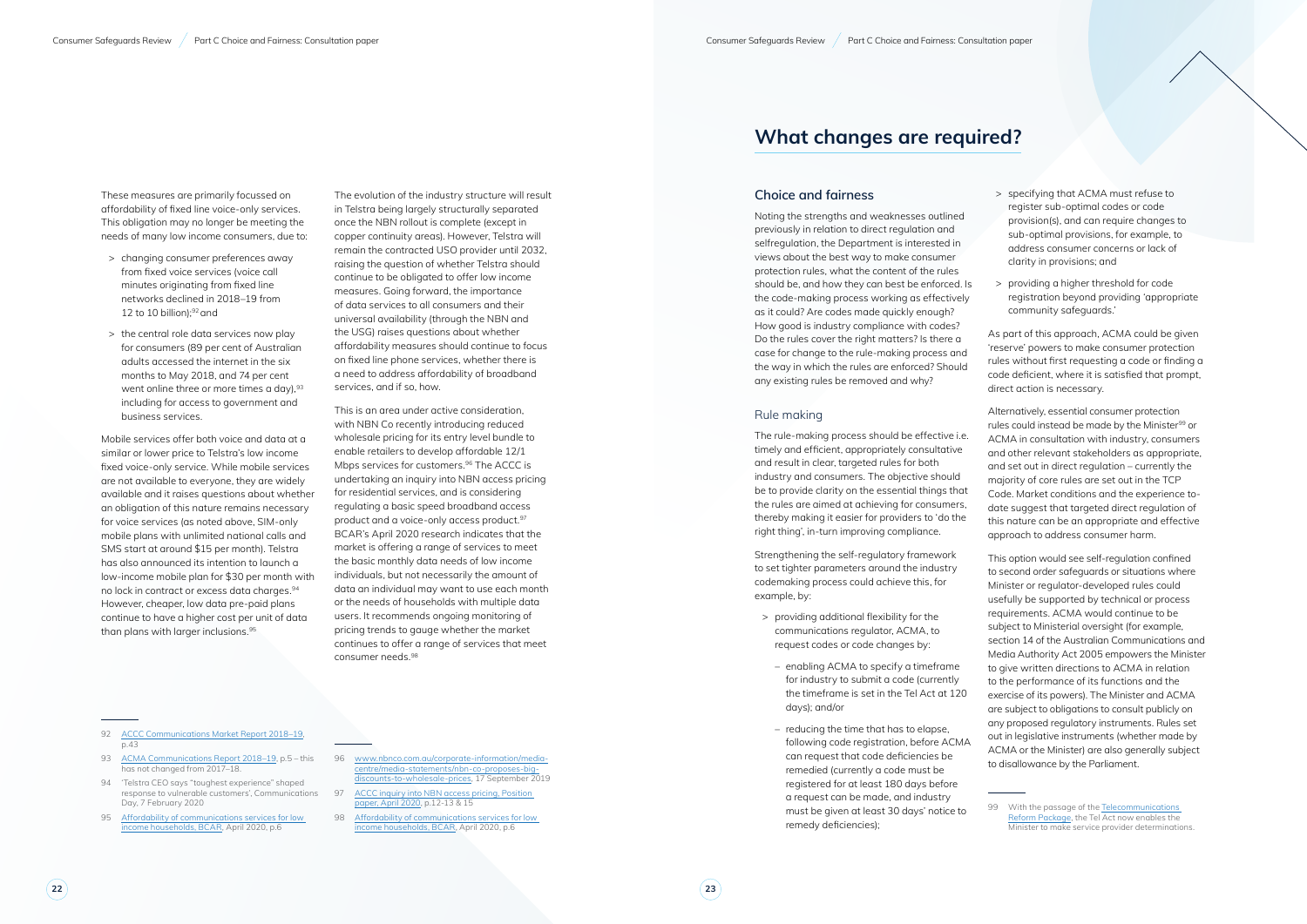#### Rule coverage

The Department considers the rules should cover essential protections, focusing on provider behaviour where commercial and other market incentives for good service and fair treatment are lacking, for example, ethical sales practices when signing up customers or providing assistance to contracted customers if they experience financial hardship. The rules should not create unnecessary burden for industry or interference with the market.

Consideration of the rules could include the level of prescription, and whether there is value in making rules more outcomes-based – noting a balance would need to be struck between providing clarity/avoiding ambiguity and reducing prescription.

In the event that a strengthened self-regulatory process is pursued, consideration should be given to how the rules can be improved to better direct provider behaviour and unambiguously guide compliance by industry and enforcement by ACMA.

In the event that direct regulation of essential protections is pursued, existing regulation may provide a starting point for considering the range of areas that should be covered, though it may not be desirable to simply replicate these rules – consideration should be given to what are essential matters.

Part 6 (section 113) of the Tel Act lists a range of matters that may be dealt with by industry codes and standards. The TCP Code covers some but not all of those matters. Other consumer safeguards include the MPS Code, the IMR Determination, the Complaints Handling Standard and NBN consumer experience instruments. This option provides an opportunity for greater consolidation of the rules so that they are set out in fewer instruments and locations.

The NBN has changed the communications market structure and the supply chain is becoming more complex. While we consider that choice and fairness measures are mostly in the direct control of retailers, there may be a need for some rules to address supply chain complexity. An example is the 2018 Complaintshandling Standard that requires all entities in the NBN supply chain to work together to resolve complaints in a timely and effective manner.

The emergence of OTT services and apps may present particular issues for consumers and may need to be captured by any new consumer protection rules. This is most apparent in the context of mobile premium services and direct carrier billing where the MPS Code has been extended to some content services purchased online and through apps.

#### Rule enforcement

Consumer protection rules should be directly enforceable.

A number of changes to ACMA's powers to enforce compliance with codes appear to be needed. In particular, there are strong arguments for ACMA being empowered to directly enforce compliance with codes, including by issuing infringement notices, seeking pecuniary penalties and accepting enforceable undertakings—without having to first direct a provider to comply.

It is also arguable that civil penalty and infringement notice amounts for breaches of codes and standards should be recalibrated so that they offer remedies commensurate with the seriousness of the conduct, and support specific and general deterrence. For example, breaches of service provider rules attract penalties of up to \$10 million for bodies corporate in contrast to penalties of up to \$250,000 for breaches of industry standards. Industry standards and service provider determinations are often used interchangeably to develop consumer protection rules. Aligning the penalties that apply for breaches would result in greater consistency between these key instruments of direct regulation.

#### **Legacy obligations**

#### Obligations of ongoing importance

Legacy consumer safeguards should only be retained in a future framework if they deliver an enduring policy objective, efficiently and effectively. The Department considers that free access to emergency call services, number portability, calling line identification, and standard terms and conditions are likely to meet these criteria and hence there should continue to be a regulatory obligation on all operators to provide these services. Many of these safeguards deal with public interest matters (e.g. public safety, competition and choice) where there may not be strong commercial incentives, so continued direct regulation is considered appropriate going forward. The Department is interested to know whether stakeholders agree with this view.

#### Obligations potentially of declining relevance

The Department considers that there is another group of regulatory obligations where there is an open question as to whether they will continue to be required and for how long. In our view, these include pre-selection, the untimed local call obligation, directory assistance services, operator services and itemised billing (which are largely designed around legacy voice services) and powers to place price controls on Telstra (which were developed to deal with Telstra's vertical integration and market dominance). Many of these obligations relate to legacy fixed line voice services, which are used by a steadily diminishing proportion of the population.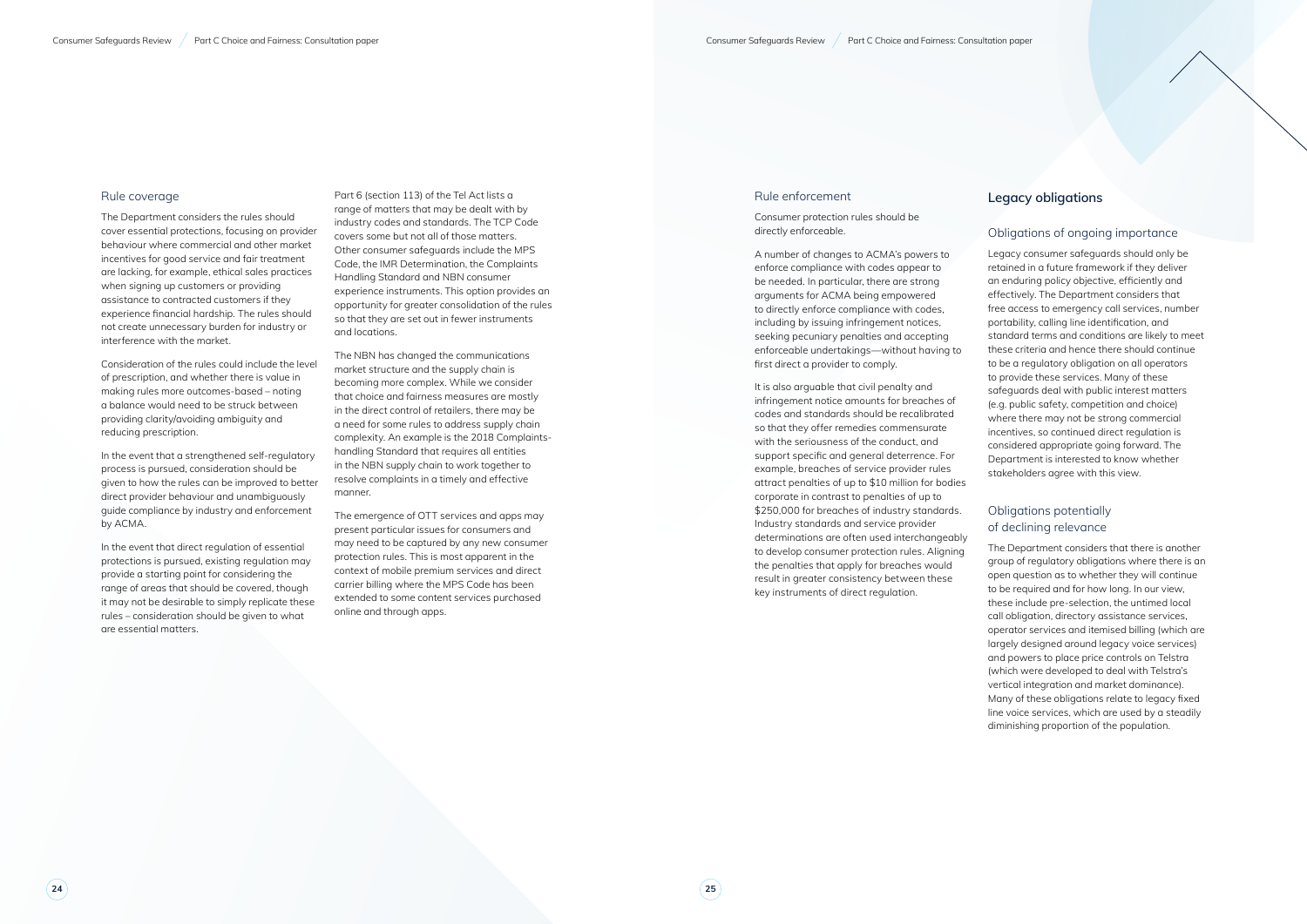- > less than half (49 per cent) of Australian adults now have a fixed voice service;<sup>100</sup>
- > there are 27 million mobile handset services in operation;101 and
- > 96 per cent of Australian adults have a mobile phone and 83 per cent have a smartphone.<sup>102</sup>

#### Specifically

In addition, there are many market offerings which arguably make these regulatory obligations unnecessary. For example, flat rate local calls remain a feature of some voice plans offered in the market today. However, the trend is towards unlimited call value in both fixed and mobile plans (i.e. moving away from charging separately for local and national long distance calls), raising the question of whether there is an ongoing need for a formal regulatory obligation for an untimed local call. For example, 96 per cent of post-paid mobile plans and 97 per cent of prepaid plans offer unlimited calls or SMS.103 Increasingly, voice is included in fixed broadband bundles or can be purchased as an add-on starting at around \$5-\$10 per month – the cheapest broadband plans with unlimited local and national calls included cost around \$50-\$60 per month.104

That being said, we acknowledge that the use of legacy fixed voice services is higher amongst particular groups such as older Australians or low income Australians. According to ACMA's June 2019 report Mobile-only Australia – living without a fixed line at home, those aged 45 and over were more likely to use fixed line voice services (with percentages of adults being mobile-only ranging from 46 per cent (for those in the 45–54 age bracket) to 18 per cent for those aged  $75+1.108$ 

- 100 According to ACMA, as at June 2019, 51% of Australian adults were mobile-only for voice calls at home: [www.acma.gov.au/publications/2019-10/](http://www.acma.gov.au/publications/2019-10/report/mobile-only-australia-living-without-fixed-line-home) [report/mobile-only-australia-living-without-fixed](http://www.acma.gov.au/publications/2019-10/report/mobile-only-australia-living-without-fixed-line-home)[line-home](http://www.acma.gov.au/publications/2019-10/report/mobile-only-australia-living-without-fixed-line-home)
- 101 [ACCC Internet Activity Report](https://www.accc.gov.au/system/files/Internet%20Activity%20Report%20%28June%202019%29.pdf), June 2019, p.3
- 102 [ACMA Communications Report 2018–19,](https://www.acma.gov.au/publications/2020-02/report/communications-report-2018-19) p.15
- 103 [ACCC Communications Market Report 2018–19,](https://www.accc.gov.au/system/files/Communications%20Market%20Report%202018-19%20-%20December%202019_D07.pdf) p.36
- 104 [www.whistleout.com.au/Broadband/](http://www.whistleout.com.au/Broadband/Search?data=25000&connection=NBN-Fixed-Line&homephone=true&customer=Personal&address=Canberra%20ACT) [Search?data=25000&connection=NBN-Fixed-Line](http://www.whistleout.com.au/Broadband/Search?data=25000&connection=NBN-Fixed-Line&homephone=true&customer=Personal&address=Canberra%20ACT) [&homephone=true&customer=Personal&address=](http://www.whistleout.com.au/Broadband/Search?data=25000&connection=NBN-Fixed-Line&homephone=true&customer=Personal&address=Canberra%20ACT) [Canberra%20ACT](http://www.whistleout.com.au/Broadband/Search?data=25000&connection=NBN-Fixed-Line&homephone=true&customer=Personal&address=Canberra%20ACT). Accessed 15/01/2020.

In relation to income, those on the highest incomes (above \$150,000) were most likely to use fixed line voice services (45 per cent of adults were mobile-only), followed closely by those on incomes lower than \$50,000 (where 49 per cent of adults were mobile-only).<sup>109</sup>

Standalone fixed line phone plans featuring unlimited national calls to landlines and mobiles also cost around \$50–\$60 per month.105 Some lower-priced fixed line phone plans (starting at around \$22 per month)106 still charge separately for making calls, including an untimed/flat rate for local calls and timed rates for other call types. Mobile plans that are not subject to the untimed local call obligation are arguably offering better value (for example, a SIM-only mobile plan with 2GB of data and unlimited national calls, calls to mobiles and SMS start at approximately \$15 per month).107

105 For example, [Telstra](https://www.telstra.com.au/home-phone) offers a \$55 per month plan (discounted to \$45 per month for health care card or pensioner concession card holders) and [Southern](https://www.southernphone.com.au/Next-Home-Phone-Plans)  [Phone](https://www.southernphone.com.au/Next-Home-Phone-Plans) offers a \$60 per month plan (discounted to \$50 per month for seniors). Accessed 15/01/2020.

- 106 For example, [Optus'](https://www.optus.com.au/shop/home-phone/plans) low rental home phone starts at \$22 per month with call costs extra and [Telstra](https://www.telstra.com.au/home-phone) offers a low cost service for \$25 per month with call costs extra.
- 107 [www.whistleout.com.au/MobilePhones/](http://www.whistleout.com.au/MobilePhones/Search?calls=-1&sms=-1&data=2000&simonly=true&customer=personal&minspend=8&sort=Popularity&type=postpaid&address=City+ACT+2601&tab=plans) [Search?calls=-1&sms=-1&data=2000&simonly=tru](http://www.whistleout.com.au/MobilePhones/Search?calls=-1&sms=-1&data=2000&simonly=true&customer=personal&minspend=8&sort=Popularity&type=postpaid&address=City+ACT+2601&tab=plans) [e&customer=personal&minspend=8&sort=Populari](http://www.whistleout.com.au/MobilePhones/Search?calls=-1&sms=-1&data=2000&simonly=true&customer=personal&minspend=8&sort=Popularity&type=postpaid&address=City+ACT+2601&tab=plans) [ty&type=postpaid&address=City+ACT+2601&tab=](http://www.whistleout.com.au/MobilePhones/Search?calls=-1&sms=-1&data=2000&simonly=true&customer=personal&minspend=8&sort=Popularity&type=postpaid&address=City+ACT+2601&tab=plans) [plans](http://www.whistleout.com.au/MobilePhones/Search?calls=-1&sms=-1&data=2000&simonly=true&customer=personal&minspend=8&sort=Popularity&type=postpaid&address=City+ACT+2601&tab=plans). Accessed 14/01/2020.
- 108 [www.acma.gov.au/publications/2019-10/report/](http://www.acma.gov.au/publications/2019-10/report/mobile-only-australia-living-without-fixed-line-home) [mobile-only-australia-living-without-fixed-line](http://www.acma.gov.au/publications/2019-10/report/mobile-only-australia-living-without-fixed-line-home)[home](http://www.acma.gov.au/publications/2019-10/report/mobile-only-australia-living-without-fixed-line-home)

The Department seeks the views of stakeholders as to whether there is a continuing need for the provision of these services (pre-selection, untimed local calls, directory assistance services, operator services, itemised billing and powers to regulate Telstra's retail prices) to be mandated by regulation. In particular:

- > if these services were not mandated, whether they would likely continue to be provided by the market
- > whether any of these services are now in practice replaced in the market by other services – such as online search services, providing information which 30 years ago was typically provided by directory assistance services; and



109 [www.acma.gov.au/publications/2019-10/report/](http://www.acma.gov.au/publications/2019-10/report/mobile-only-australia-living-without-fixed-line-home) [mobile-only-australia-living-without-fixed-line](http://www.acma.gov.au/publications/2019-10/report/mobile-only-australia-living-without-fixed-line-home)[home](http://www.acma.gov.au/publications/2019-10/report/mobile-only-australia-living-without-fixed-line-home)

> if any of these services were to no longer be the subject of regulatory obligations, whether there should be transitional or grandfathering arrangements so that existing users who wish to retain these services are not disadvantaged.

Given the changes in the market and consumer use, the Department considers that the obligation on Telstra to provide low income measures is of declining relevance. However, it may be appropriate for Telstra to continue to provide low income measures in relation to fixed line phone services for the duration of its contract as the USO provider (currently until 2032).

Broader affordability issues will be considered as part of the Department's work on digital inclusion and productivity and therefore separate to the Consumer Safeguards Review. The work of NBN Co and the ACCC on affordability issues will be taken into consideration as part of this.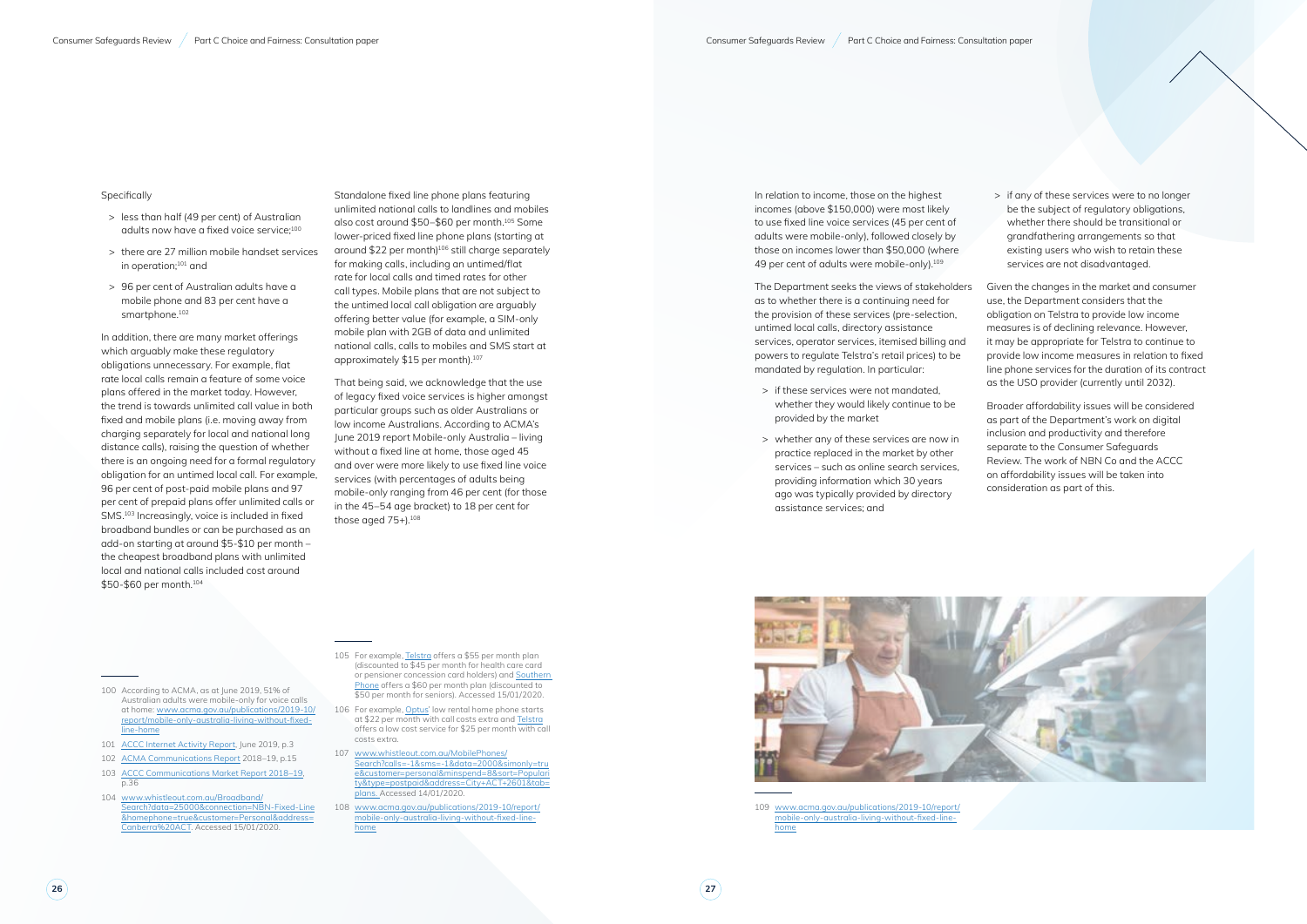### **Proposals for reform**

**Proposal 1**—Telecommunications-specific consumer protection rules should cover essential matters between consumers (including small businesses) and their communications providers.

- > Both the economy-wide ACL and communications-specific consumer protections should continue to apply to the communications industry.
- > Telecommunications-specific rules should provide protections for public interest matters and where there are limited market/commercial incentives for good service/fair treatment, for example, ethical sales practices, customer service and financial hardship.
- > Telecommunications-specific rules should reflect key values and safeguards and address key risks to consumers/small business.
- > Reform should result in a clearer and targeted set of rules and provide certainty for industry, consumers and small business and support enforcement.

#### **Issues for comment:**

- 1. What are the essential consumer protection matters that should be covered by the rules? Part 6 (section 113) of the Tel Act lists a range of matters that may be dealt with by industry codes and standards. The TCP Code covers some but not all of those matters. Are these the right starting points?
- 2. Do the existing consumer protection rules governing the retail relationship e.g. in the TCP Code and various standards and service provider determinations need to be redesigned, or are new rules required, to address increasingly complex supply chains? If so, why?
- 3. To what extent should third parties such as communication 'apps' providers be captured by any new rules, and why?

#### This proposal is based on the following principles:

#### **Principle 1: Rules are needed to drive customer-focussed behaviour where market/commercial incentives are weak.**

Market/commercial incentives are likely to be weak where a customer has already signed up to a contract. In areas like sales practices, financial hardship and customer transfers, commercial incentives and/ or competitive pressures are not always aligned to customer needs.

#### **Principle 2: Consumers should be treated fairly and in good faith by providers.**

Consumers should be able to exercise informed choice and consent; products and services should perform as promised; issues should be resolved quickly; and all parties in the supply chain should work together and individually to deliver consumer outcomes.

### **Proposal 2**—The telecommunications consumer protection rulemaking process should be reformed to improve its effectiveness.

- > The industry code-making process could be strengthened. For example:
- the triggers for ACMA to request and/or register a code could be changed
- more flexibility could be provided to ACMA in setting timeframes for code development
- the test for code registration could be strengthened
- the period of time a code must be registered before ACMA can request that code deficiencies be remedied could be reduced; and
- ACMA could be given the ability to make a standard where no code had been requested or an existing code found to be deficient.
- > Alternatively (or in addition), ACMA or the Minister could develop essential consumer protection rules through direct regulation.
	- Industry codes would continue to be used, but would focus on providing guidance to industry on secondary, process and technical matters.

#### **Issues for comment:**

- 1. What role should direct regulation, industry codes and guidelines play in a revised safeguards framework?
- 2. How could the code-making process be strengthened to improve consumer outcomes and industry compliance?
- 3. Are current constraints on ACMA's power to make industry standards regulating consumer safeguards appropriate?

#### This proposal is based on the following principle:

#### **Principle 3: The rule-making process should be timely, efficient, enable a wide range of views to be considered and produce clear, targeted rules.**

The rule-making process will be less effective if it is unable to address emerging issues quickly, is overly burdensome for participants, and is unable to effectively balance/resolve contested issues and provide clarity for industry and consumers.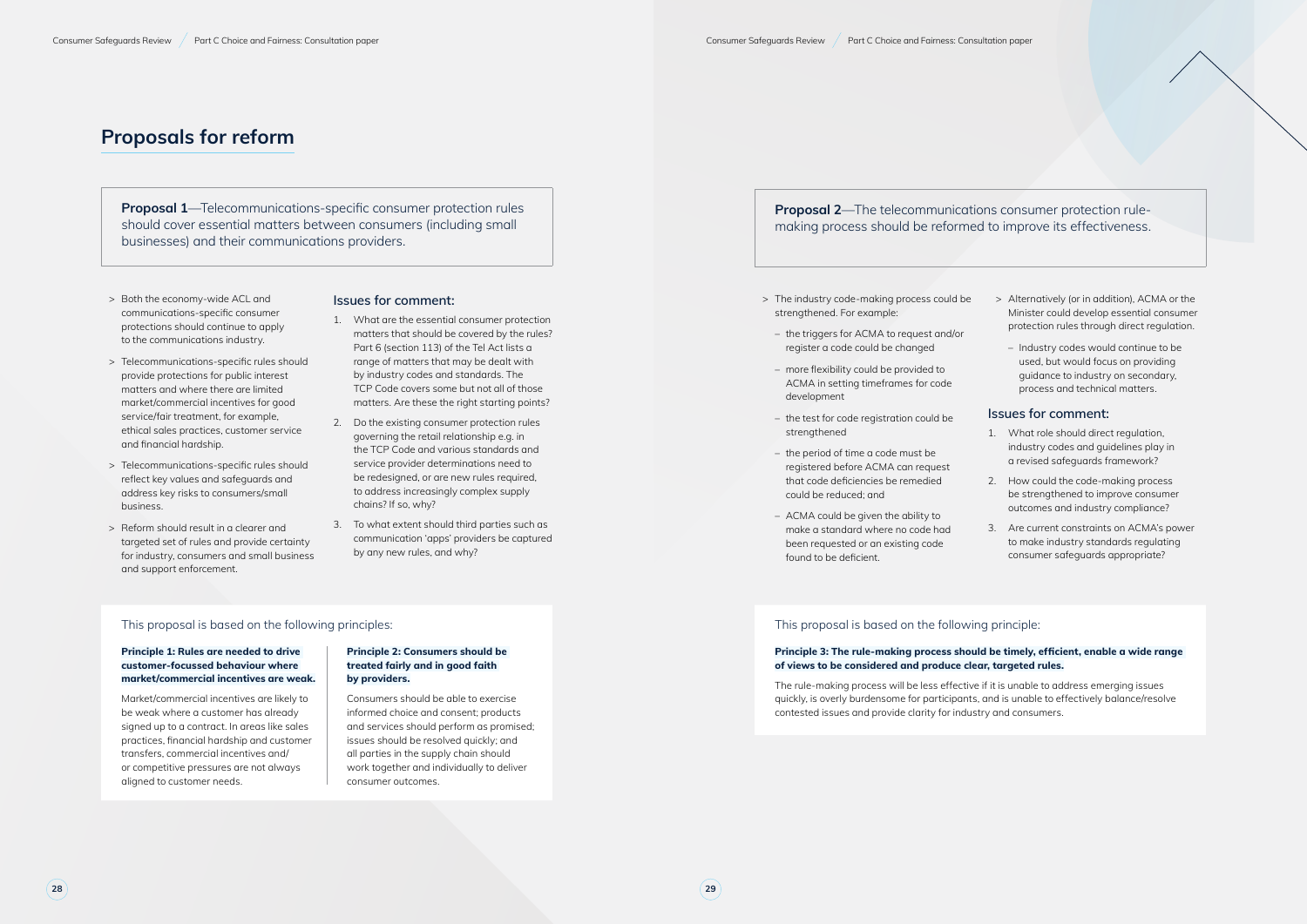**Proposal 3**—The essential telecommunications-specific consumer protection rules should be mandatory and directly enforceable by ACMA, and the enforcement options available should encourage compliance.

- > ACMA should be able to directly enforce telecommunications-specific consumer protection rules.
- > Code compliance should be mandatory if a code is registered by ACMA – a direction from ACMA to comply should no longer be required before infringement notices or pecuniary penalties can be invoked.
- > More flexible and better calibrated enforcement options should be given to ACMA.
- > ACMA should apply a risk-based approach to regulation, compliance and enforcement. Consistent with the Government's Regulator Performance Framework, ACMA will be an agile, timely and informed decision-maker and take actions which are targeted and commensurate with risk.

> ACMA should continue to communicate its compliance and enforcement priorities with industry and the public. It should work towards consolidating and simplifying how it communicates its consumer protection compliance priorities.

#### **Issues for comment:**

- 1. What additional regulatory and/or enforcement tools should be made available to ACMA?
- 2. Are the currently available civil penalty and infringement notice maximums appropriate?

#### This proposal is based on the following principle:

#### **Principle 4: The regulator should have appropriate powers and actively enforce consumer protection rules based on risk.**

Consumer protections will not be effective if the penalties available for breaches do not encourage compliance, and the rules are not actively enforced.

### **Proposal 4**—The legacy obligations of declining relevance should be removed or adjusted as Telstra's legacy copper network is phased-out.

- > Consistent with best practice regulation, outdated regulation should be removed or adjusted.
- > The Department considers that free access to emergency services, number portability, calling line identification, and standard terms and conditions are enduring protections and should remain in place in direct regulation.
- > The Department seeks views as to whether there is a continuing requirement for regulatory obligations covering preselection, the untimed local call obligation, directory assistance services, operator services, itemised billing, and powers to set price controls on Telstra.
- > When revising or removing obligations, the needs of consumers with special requirements will be considered, including those with a disability or on low incomes.

#### **Issues for comment:**

- 1. Which legacy regulatory obligations should continue to be mandated by regulation?
- 2. If obligations are not mandated, would these services continue to be provided by the market?
- 3. Which obligations/services have, in practice, been replaced in the market by other services?
- 4. Which obligations, if no longer mandated, should be subject to transitional or grandfathering arrangements? What form should such arrangements take and how long should they remain in place?
- 5. Is it appropriate for Telstra to continue to provide low income measures in relation to fixed line phone services for the duration of its contract as the USO provider?

### This proposal is based on the following principles:

**Principle 5: Consumer protections should remain in place where they are of enduring importance but be removed or phased out if they no longer serve a purpose.**

Consumer protections are likely to be of enduring importance if they, for example, deliver outcomes in the areas of competition, access and participation, values and safeguards and the national interest.

#### **Principle 6: Services should be available, accessible and affordable for all people in Australia.**

Telecommunications are essential services and connectivity is increasingly critical, and in some cases required, to interact with business and government. Consumers should be able to access a service regardless of personal attributes (physical, cognitive, cultural) and purchasing a service should not create undue hardship, particularly for people on low incomes.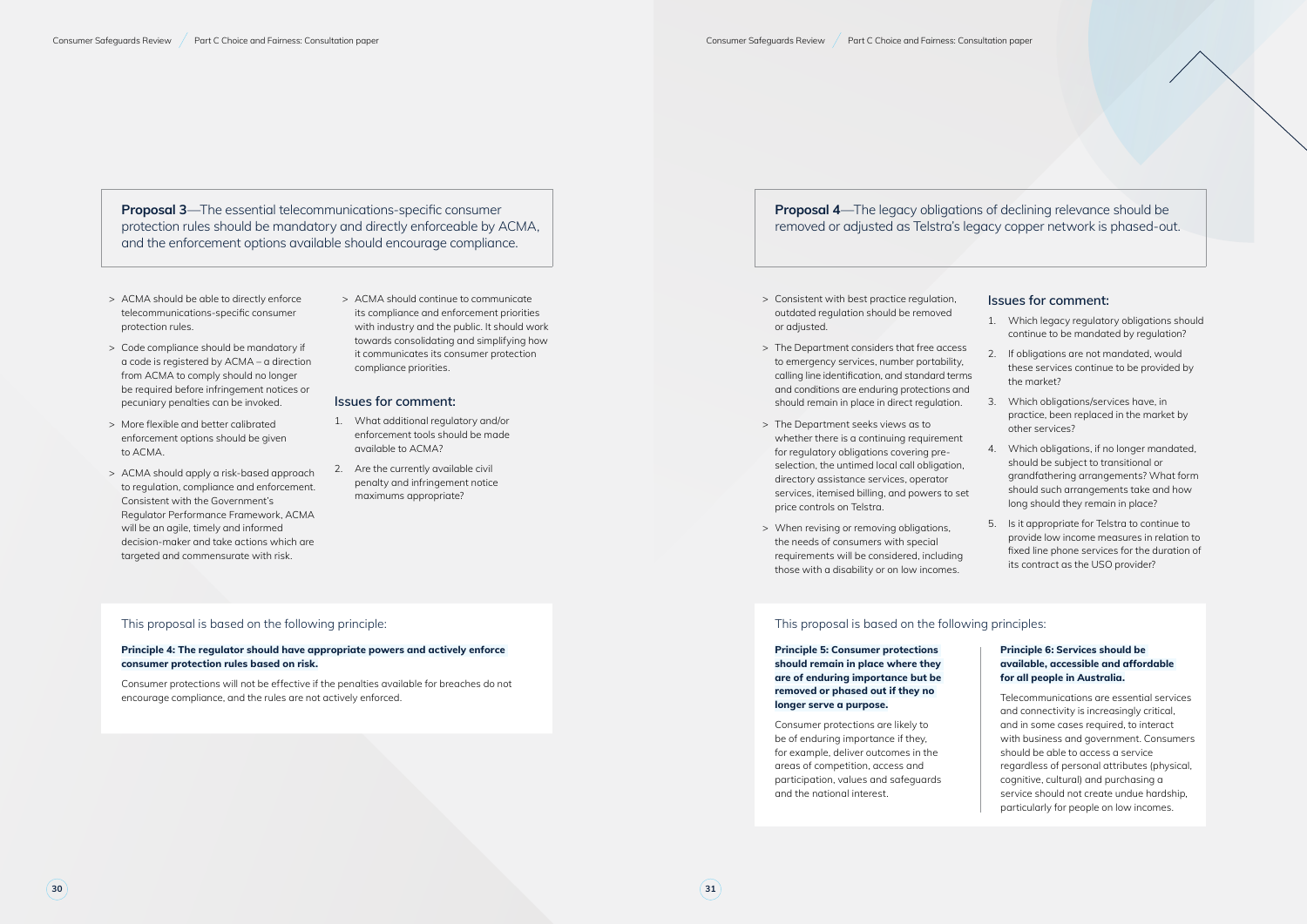**32 33**

#### **General issues for comment**

- 1. Do the proposals in this paper address the major issues of concern around choice and fairness and consumer safeguards?
- 2. Are there any unforeseen issues or unintended consequences of the proposals?
- 3. Are there any other issues that should be brought to the Government's attention?



## **Appendix A** —**Terms of Reference**

### **Telecommunications Consumer Safeguards Review**

The Australian telecommunications industry has undergone extensive transformation over the last two decades, driven by new technologies, increased competition, rapidly changing consumer preferences and the rollout of the National Broadband Network (NBN). With the NBN due to be completed by 2020, it is timely to examine consumer safeguards and to ask what protections are required for consumers within this new environment.

The Consumer Safeguards Review (the 'Review') will develop the next generation of consumer safeguards. It will be conducted by the Department of Communications and the Arts in three stages and will report progressively to the Minister for Communications over the course of 2018. The full review will be completed by the end of 2018. The Review will make recommendations on the level of consumer safeguards required so that telecommunications (voice and broadband) customers:

**Part A**—Have access to effective consumer redress and complaint handling mechanisms, including:

- > The most appropriate complaints handling, resolution and redress model; and
- > Whole of system complaints data collection, analysis and reporting that provides transparency and holds industry accountable for its performance.

**Part B**—Have reliable telecommunications services that allow customers to carry out everyday activities, including:

Effective consumer protections that ensure:

- > reliability and performance of the underlying telecommunications networks; and
- > connections, faults repairs and appointments are performed within reasonable timeframes.

The form these protections should take (e.g. service level standards) and the appropriateness of penalties, compensation or other recourse.

**Part C**—Are able to exercise informed choice in selecting services and are treated fairly, including with respect to sales and customer service; contracts, billing, credit and debt management; and switching providers.

In formulating its advice and recommendations, the Review will have regard to:

- > the need for regulatory or institutional reform
- > the types of service to which safeguards should apply
- > existing consumer protection frameworks (e.g. Customer Service Guarantee, the Telecommunications Consumer Protections Code and Australian Consumer Law)
- > the Telecommunications Reform Package (including provisions that enable the Minister to make standards for a Statutory Infrastructure Provider) currently before the Parliament
- > whether interventions should be targeted at the wholesale or retail parts of the market
- > scope for innovation and for industry players to transparently differentiate their level and quality of services; and
- > retail and wholesale competition in the provision of services.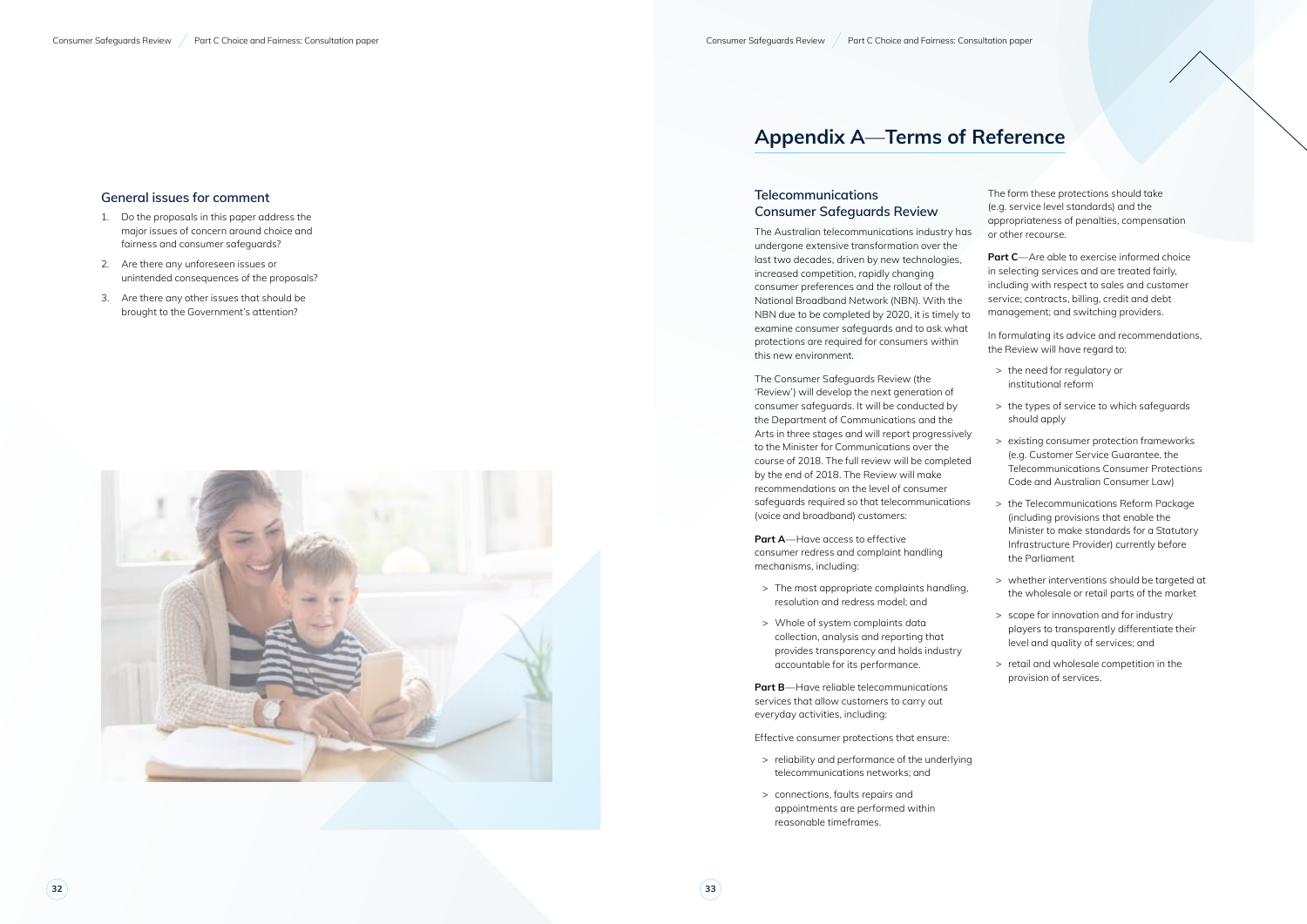## **Appendix B**—Total TIO complaints and issues

### **Table 1:** TIO Complaints 2012–13 to 2018–19

|                      | 2012-13 2013-14 2014-15 2015-16 2016-17 2017-18 2018-19       |  |  |  |
|----------------------|---------------------------------------------------------------|--|--|--|
| Total new complaints | 158.652  138.946  124.417  112.518  158.016  167.831  132.387 |  |  |  |

### **Table 2:** Top 7 TIO complaint issues 2012–13 to 2016–17

|                             | $2012 - 13$ | $2013 - 14$ | $2014 - 15$ | 2015-16    | 2016-17    |
|-----------------------------|-------------|-------------|-------------|------------|------------|
| <b>Customer service</b>     | 83,927 (1)  | 67,250 (1)  | 52,380 (2)  | 43,432 (2) | 76,932 (1) |
|                             | 52.9%       | 48.4%       | 42.1%       | 38.6%      | 48.7%      |
| <b>Billing and payments</b> | 67,744 (2)  | 65,860 (2)  | 56,734 (1)  | 46,807 (1) | 66,142 (2) |
|                             | 42.7%       | 47.4%       | 45.6%       | 41.6%      | 41.9%      |
| <b>Faults</b>               | 59,177 (3)  | 42,934 (4)  | 37,450(3)   | 38,369(3)  | 57,723 (3) |
|                             | 37.3%       | 30.9%       | 30.1%       | 34.1%      | 36.5%      |
| <b>Complaint handling</b>   | 46,960 (4)  | 43,629 (3)  | 35,210(4)   | 34,205(4)  | 49,268 (4) |
|                             | 29.6%       | 31.4%       | 28.3%       | 30.4%      | 31.2%      |
| Contracts                   | 35,538 (6)  | 32,513(5)   | 29,611 (5)  | 24,641 (5) | 30,731 (5) |
|                             | 22.4%       | 23.4%       | 23.8%       | 21.9%      | 19.4%      |
| Connection                  | 9,995(7)    | 12,088 (7)  | 13,064 (7)  | 15,978 (6) | 25,604 (6) |
|                             | 6.3%        | 8.7%        | 10.5%       | 14.2%      | 16.2%      |
| <b>Credit management</b>    | 36,173(5)   | 30,707 (6)  | 22,893 (6)  | 15,865 (7) | 15,619 (7) |
|                             | 22.8%       | 22.1%       | 18.4%       | 14.1%      | 9.9%       |

### **Table 3:** Top TIO complaint issues 2017–18

| <b>Complaint issue category</b> | <b>Issue</b>                    | % of complaints with issue <sup>110</sup> |
|---------------------------------|---------------------------------|-------------------------------------------|
| <b>Customer service</b>         | No or delayed action            | 34.1%                                     |
| Payment for a service           | Service and equipment fees      | 25.5%                                     |
| Establishing a service          | Delay in establishing a service | 12.8%                                     |
| <b>Service Delivery</b>         | No service                      | 12.5%                                     |
| <b>Service Delivery</b>         | Intermittent service/drop outs  | 10.1%                                     |

110 Complaints may include more than one issue

### Table 4: Top TIO complaint issues<sup>111</sup> 2018-19

| <b>Service</b>  | <b>Complaint issue category</b> | <b>Issue</b>                  | No. of complaints<br>with issue <sup>112</sup> |
|-----------------|---------------------------------|-------------------------------|------------------------------------------------|
| Internet        | <b>Customer service</b>         | No or delayed action          | 13,976                                         |
|                 | Payment for a service           | Service and equipment fees    | 13,509                                         |
|                 | Service delivery                | Slow data speed               | 8,668                                          |
| Landline        | <b>Customer service</b>         | No or delayed action          | 5,653                                          |
|                 | Service delivery                | No phone or internet service  | 4,964                                          |
|                 | Payment for a service           | Service and equipment fees    | 3,812                                          |
| <b>Mobile</b>   | Payment for a service           | Service and equipment fees    | 12,905                                         |
|                 | <b>Customer service</b>         | No or delayed action          | 11,675                                         |
|                 | <b>Customer service</b>         | Resolution agreed but not met | 4,263                                          |
| <b>Multiple</b> | <b>Payment for a service</b>    | Service and equipment fees    | 10,495                                         |
|                 | <b>Customer service</b>         | No or delayed action          | 10,229                                         |
|                 | Service delivery                | No phone or internet service  | 6,469                                          |
|                 |                                 |                               |                                                |



111 Top 3 complaint categories/issues for each service type 112 Complaints may include more than one issue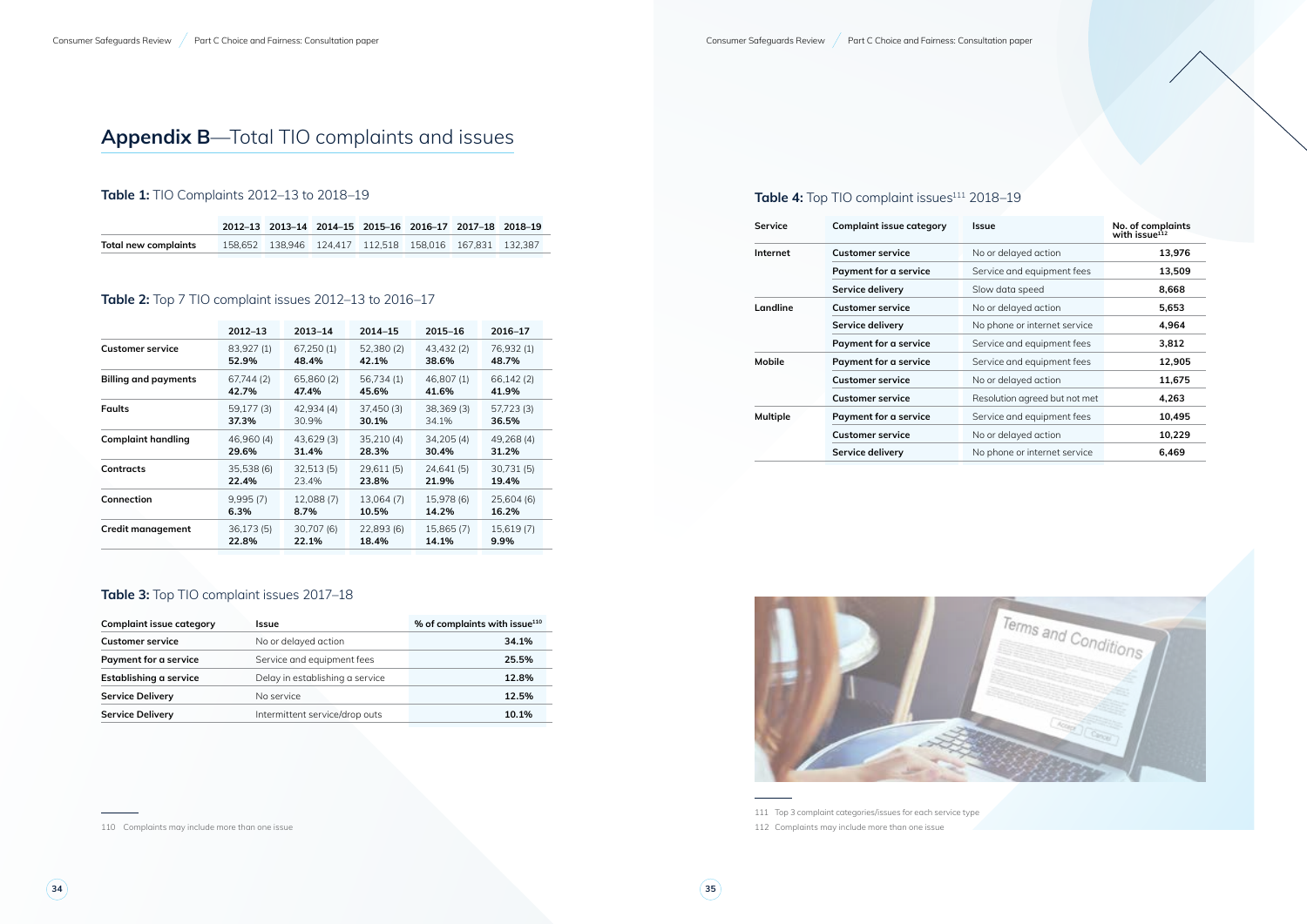## **Appendix C**—Analysis of legacy obligations

### **Table 4a:** Legacy obligations of ongoing importance

| Obligation                                                      | <b>Purpose</b>                                                                                    | <b>Outcome</b>                                                                                                                                                                                                                                                                                        | <b>Ongoing importance</b>                                                                                                                                                                                                                                                                                                                                                                                       |  |  |
|-----------------------------------------------------------------|---------------------------------------------------------------------------------------------------|-------------------------------------------------------------------------------------------------------------------------------------------------------------------------------------------------------------------------------------------------------------------------------------------------------|-----------------------------------------------------------------------------------------------------------------------------------------------------------------------------------------------------------------------------------------------------------------------------------------------------------------------------------------------------------------------------------------------------------------|--|--|
| Emergency<br>call services<br>TCPSS Act, Part 8                 | To assist<br>individual and<br>community<br>safety.                                               | Enables callers to make calls<br>to the emergency service<br>numbers (000, 112 and 106)<br>free of charge, and these<br>calls to be connected to the<br>police, fire or ambulance.                                                                                                                    | Will continue to be<br>important for assisting<br>safety of individuals and<br>the community.                                                                                                                                                                                                                                                                                                                   |  |  |
| <b>Calling line</b><br>identification (CLI)<br>Tel Act, Part 18 | <b>To facilitate</b><br>efficiency, safety<br>of individuals and<br>the community,<br>and choice. | Enables efficient call<br>management, route selection<br>and billing within networks,<br>including for emergency call<br>services; and call screening<br>by consumers.<br>Enables businesses to<br>further contact and tailor<br>offerings to customers.                                              | Will continue to be important<br>for ensuring safety and<br>efficient networks. Will<br>continue to be of use<br>to business and for call<br>screening by consumers,<br>provided consumers are<br>able to continue to have<br>CLI blocked on request for<br>fixed line phone services.<br>For mobile services CLI<br>blocking is generally a feature<br>of phone settings and can<br>be controlled by the user. |  |  |
| <b>Number</b><br>portability<br>Tel Act, Part 22                | To facilitate<br>competition and<br>consumer choice.                                              | Enables consumers to take<br>their phone number(s) with<br>them when they change<br>provider (changing numbers<br>may be a barrier to changing<br>providers).                                                                                                                                         | Will continue to be<br>important for enabling<br>competition and choice<br>of retail service provider.                                                                                                                                                                                                                                                                                                          |  |  |
| <b>Standard terms</b><br>and conditions<br>Tel Act, Part 23     | <b>To facilitate</b><br>efficiency and<br>transparency.                                           | Enables providers to develop<br>standard forms of agreement<br>and rely on the terms and<br>conditions in them when<br>supplying goods and services<br>to customers. The TCP Code<br>requires these to be in plain<br>language, clear and consistent<br>and made available on<br>providers' websites. | Will continue to be important<br>for efficiency for providers<br>and customers, and enabling<br>transparent access to terms<br>and conditions of goods<br>and services for customers.<br>May be better addressed<br>through Minister or regulator-<br>developed rules rather than<br>in primary legislation.                                                                                                    |  |  |

### **Table 4b:** Legacy obligations of diminishing importance

| Obligation                                             | <b>Purpose</b>                                                                                    | Outcome                                                                                                                                                                                                                                                                        | <b>Ongoing importance</b>                                                                                                                                                                                                                                                                                                                                                                                                                                                                                                                                                                                                                                                                                                                                                                                                                                                                                                                                                                                                                                                                    |
|--------------------------------------------------------|---------------------------------------------------------------------------------------------------|--------------------------------------------------------------------------------------------------------------------------------------------------------------------------------------------------------------------------------------------------------------------------------|----------------------------------------------------------------------------------------------------------------------------------------------------------------------------------------------------------------------------------------------------------------------------------------------------------------------------------------------------------------------------------------------------------------------------------------------------------------------------------------------------------------------------------------------------------------------------------------------------------------------------------------------------------------------------------------------------------------------------------------------------------------------------------------------------------------------------------------------------------------------------------------------------------------------------------------------------------------------------------------------------------------------------------------------------------------------------------------------|
| <b>Untimed local calls</b><br><b>TCPSS Act. Part 4</b> | <b>To facilitate</b><br>access and<br>affordability.                                              | Enables standard<br>telephone service<br>customers to pay a flat<br>rate to make calls in their<br>local call zone. There is<br>no legal cap or limit on<br>the cost of an untimed<br>local call. <sup>113</sup> Most<br>providers charge between<br>20 and 30 cents per call. | May be less important. Local call<br>zones are a product of Telstra's<br>copper network, which is being<br>phased out. In practice many fixed<br>line and most mobile phone plans<br>(including most prepaid plans <sup>114</sup> )<br>now offer unlimited local and<br>national calls as part of the included<br>value. May still apply for those who<br>use basic fixed line phone services,<br>but there may be other ways to<br>achieve the affordability objective.                                                                                                                                                                                                                                                                                                                                                                                                                                                                                                                                                                                                                     |
| <b>Telstra price</b><br>controls<br>TCPSS Act, Part 9  | To support<br>development<br>of market<br>competition and<br>facilitate equity/<br>affordability. | Enables price caps to be<br>set for a range of Telstra's<br>fixed line voice services,<br>including untimed local<br>calls and the basic line<br>rental service. Provided<br>metro/regional price parity<br>for line rental provided to<br>schools and charities.              | May be less important. Telstra's<br>price controls were repealed in<br>2015 as growth in a competitive<br>retail market had made them<br>redundant. The reserve power to<br>determine price controls for Telstra<br>in Part 9 of the TCPSS Act may no<br>longer be required.<br>Other mechanisms for setting prices<br>generally apply to specific services<br>(for example, the emergency call<br>service) or at the wholesale, not<br>retail, level (for example, the ACCC<br>powers to set terms of access to<br>declared services). The Minister<br>is able to declare carrier licence<br>conditions that could cover prices,<br>and make determinations setting<br>out pricing principles in relation<br>to number portability and access<br>to declared services, facilities and<br>network information.<br>The Tel Act now enables the<br>Minister to make standards.<br>rules and benchmarks in relation<br>to eligible services supplied by<br>Statutory Infrastructure Providers,<br>and service provider rules that could<br>address supply of carriage services<br>to consumers. |

113 Retail price controls, including those setting price caps on untimed local calls, were revoked by the Minister in 2015.

114 [www.whistleout.com.au/MobilePhones/Search?calls=10&data=2000&customer=Personal&supplier=Telstra,Optu](http://www.whistleout.com.au/MobilePhones/Search?calls=10&data=2000&customer=Personal&supplier=Telstra,Optus,Boost-Mobile,ALDImobile,OVO&includefeatured=false&tab=prepaidrecharge) [s,Boost-Mobile,ALDImobile,OVO&includefeatured=false&tab=prepaidrecharge.](http://www.whistleout.com.au/MobilePhones/Search?calls=10&data=2000&customer=Personal&supplier=Telstra,Optus,Boost-Mobile,ALDImobile,OVO&includefeatured=false&tab=prepaidrecharge) Accessed 6/11/2019.